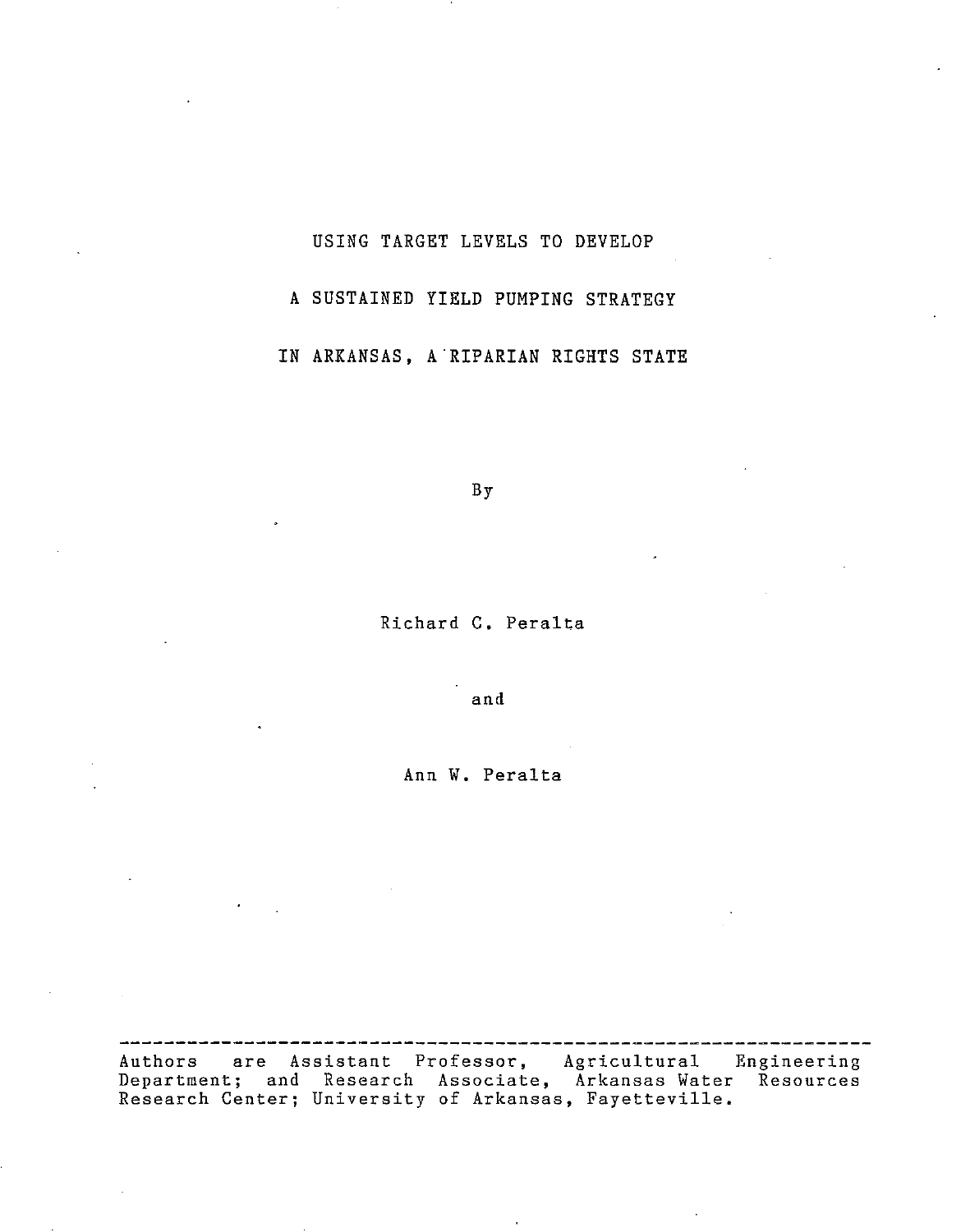#### REVIEWERS

Craig Burns Arkansas Farm Bureau Federation

Joe Clements Little Rock District U.S. Army Corps of Engineers

James Ferguson Agricultural Engineering Department University of Arkansas-Fayetteville

Carl Griffis Agricultural Engineering Department University of Arkansas-Fayetteville

Warren Harris Agricultural Engineering Department University of Arkansas-Fayetteville  $\mathbf{r}$ 

> A.H. Ludwig U.S. Geological Survey

P. Douglas Mays Arkansas Game & Fish Commission

William Moorehead Attorney, Grand Prairie-White River Irrigation District

> Jim Pender Little Rock

John Terry U.S. Geological Survey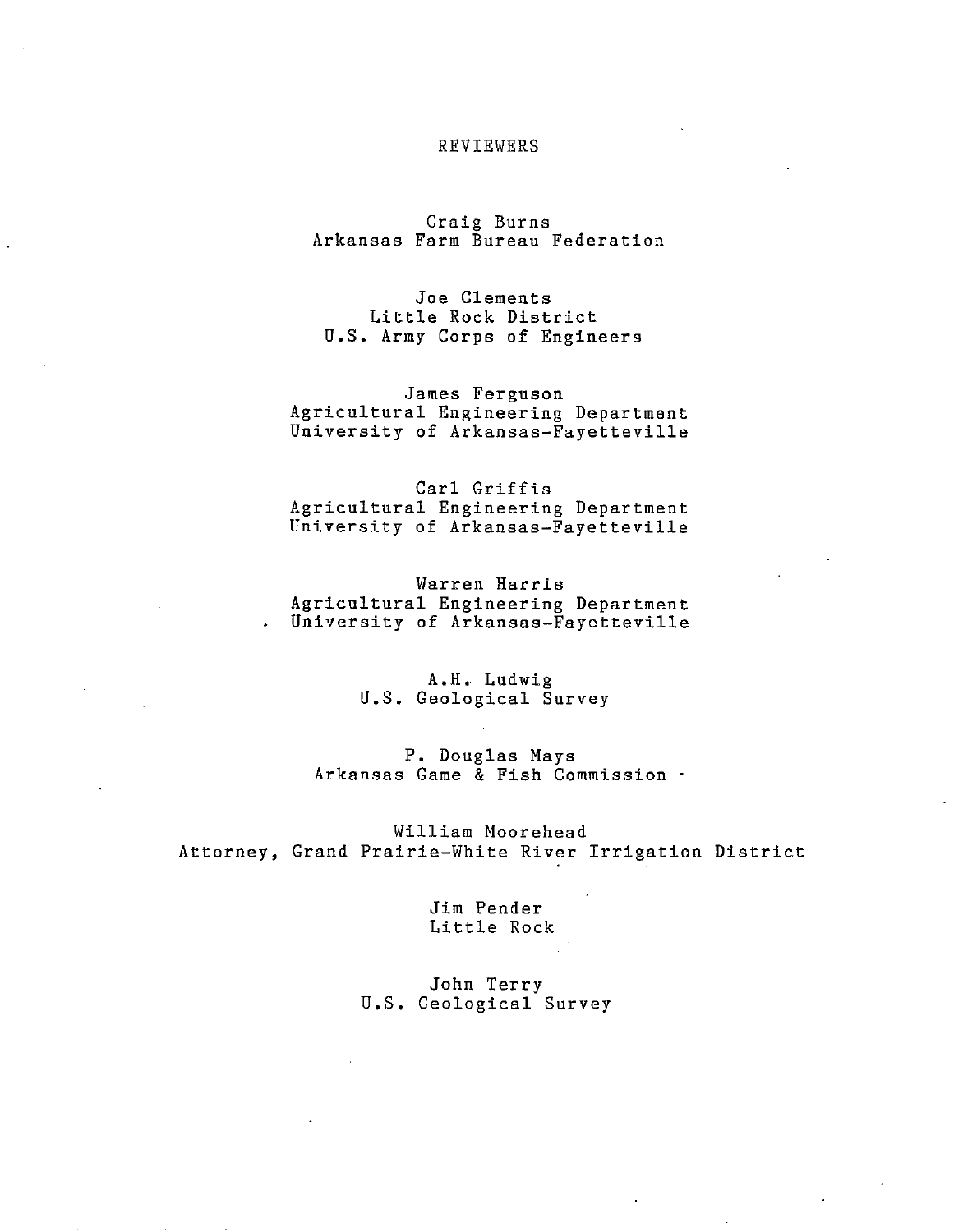#### ACKNOWLEDGEMENTS

The authors are grateful for the guidance and encouragement of Les Mack and for the pioneering work of **H.J.** Morel-Seytoux in developing tools for water management. The diligent efforts of Tim Skergan, Research Assistant, are appreciated. The financial support of the Jacob Hartz Seed Company, Producers Rice Mill, **Inc.,** Riceland Foods, the Arkansas Soil and Water Conservation Commission, the Arkansas Water Resources Research Center and the University of Arkansas Agricultural Experiment Station are gratefully acknowledged. Finally, special thanks to those who invested their time to review the manuscript and make suggestions to improve it in style and content.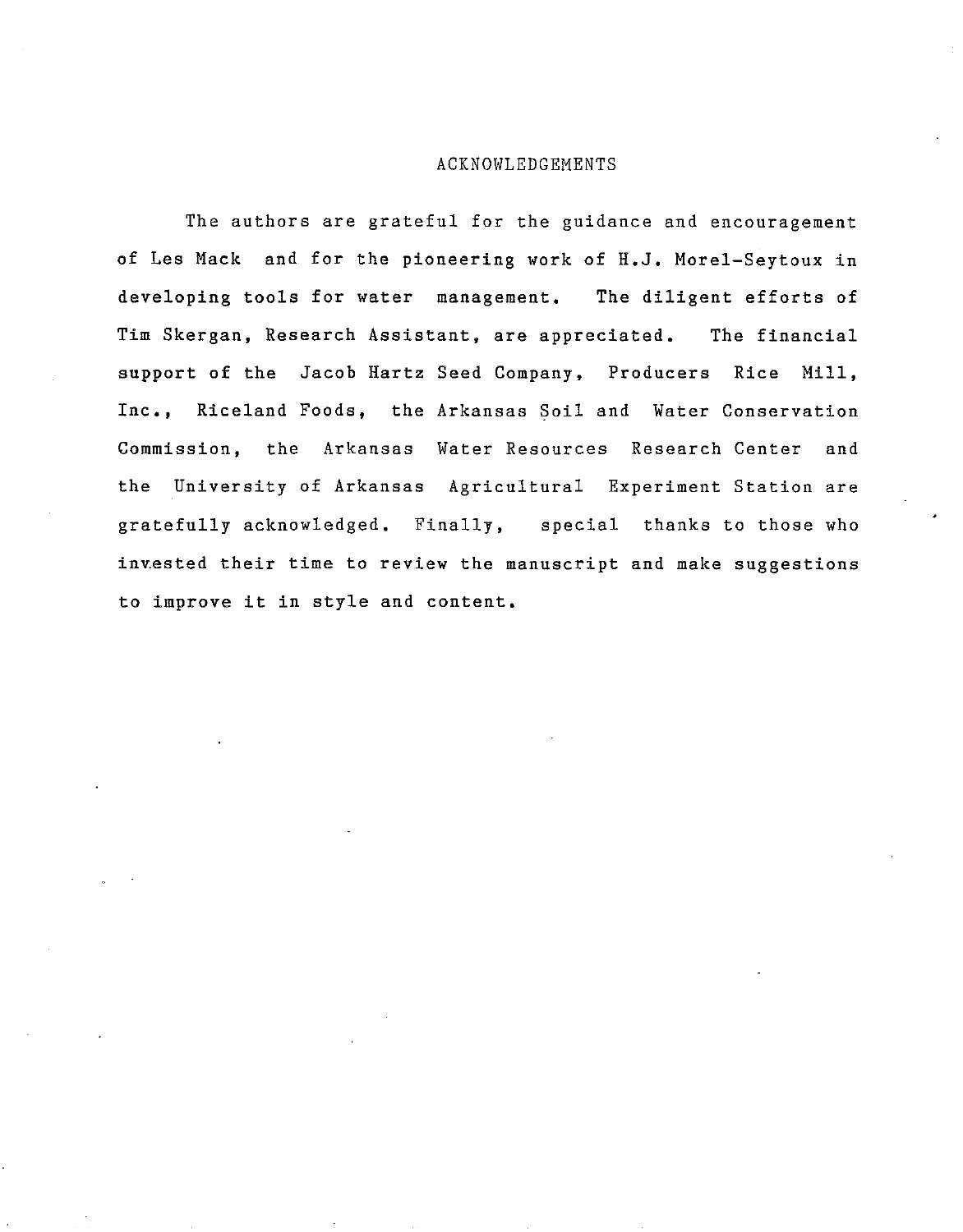## **CONTENTS**

 $\sim$   $\sim$ 

| Developing a Sustained Yield Pumping Strategy to Maintain<br>Target Levels |
|----------------------------------------------------------------------------|
| Introduction and Background3                                               |
|                                                                            |
| Development of a Hypothetical Pumping Strategy14                           |
| Groundwater Management and the Riparian Rights/Reasonable Use<br>Doctrine  |
|                                                                            |
| Reasonable Use and the Target Level Approach26                             |
|                                                                            |
|                                                                            |
|                                                                            |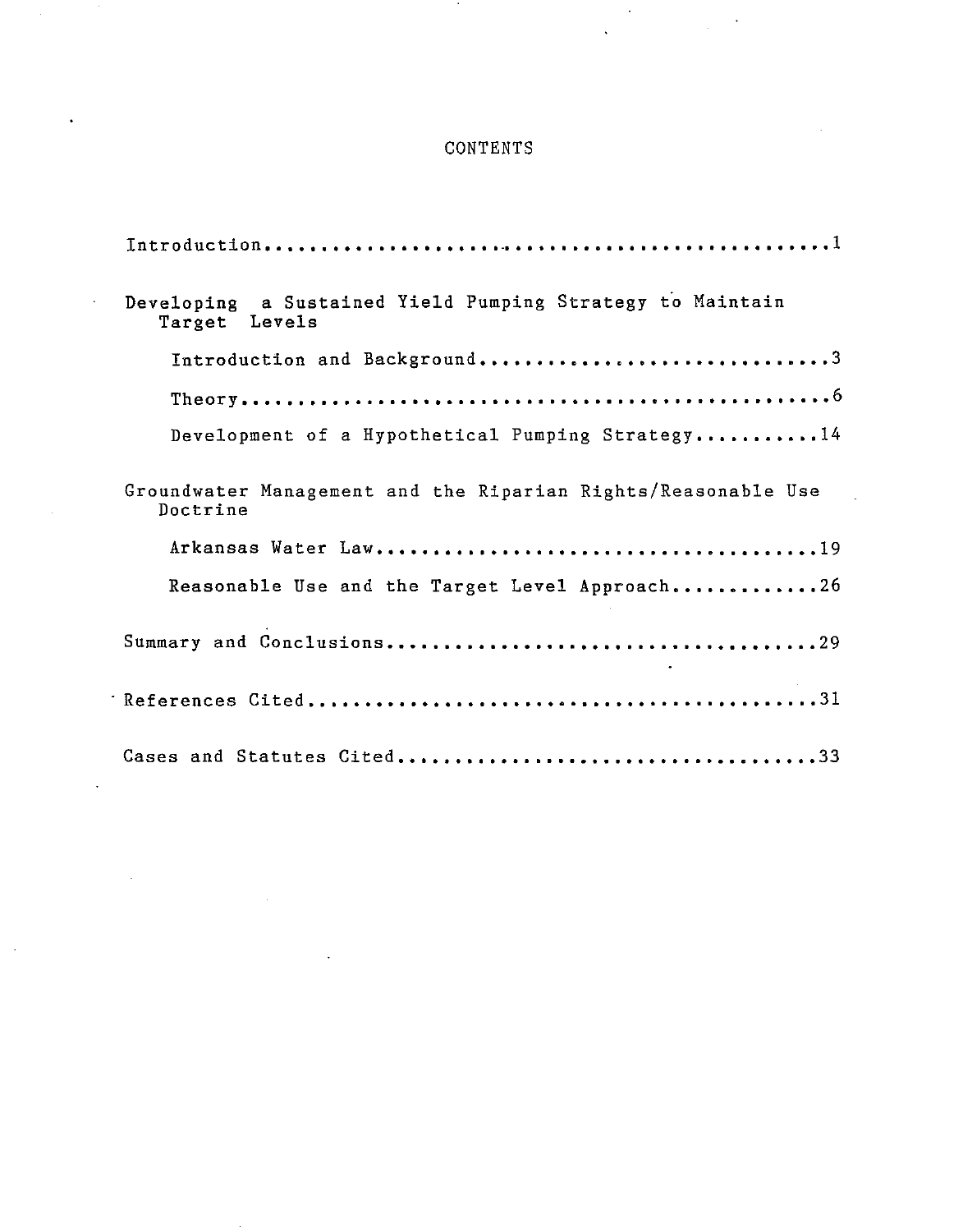#### INTRODUCTION

Groundwater is the major source of water for consumptive use in Arkansas. Significant pumping is concentrated in areas of agricultural and industrial production. In a number of these areas, including much of the Grand Prairie region of Arkansas, average annual withdrawal from the aquifer exceeds recharge. As a result of this groundwater mining, water levels are dropping. Mining which leads to excessive declines in the water level can accelerate salt water intrusion in an aquifer, cause aquifer compaction, make irrigation economically unfeasible, and eventually disrupt an economy based upon groundwater. Generally, these problems can be prevented or limited by maintaining groundwater levels at appropriate elevations and thereby maintaining favorable hydraulic gradients.

Once desired target groundwater levels are agreed upon, how can they be maintained? Basically, maintaining groundwater levels over the long term requires that as much water moves into the aquifer (and each part of it) as leaves it. The term "sustained yield" refers to a volume of annual withdrawal which is, on the average, balanced by an equivalent volume of annual recharge. The spatially distributed pattern of pumping which will maintain specific groundwater levels can be referred to as a sustained yield pumping strategy.

This report presents a simple approach for developing a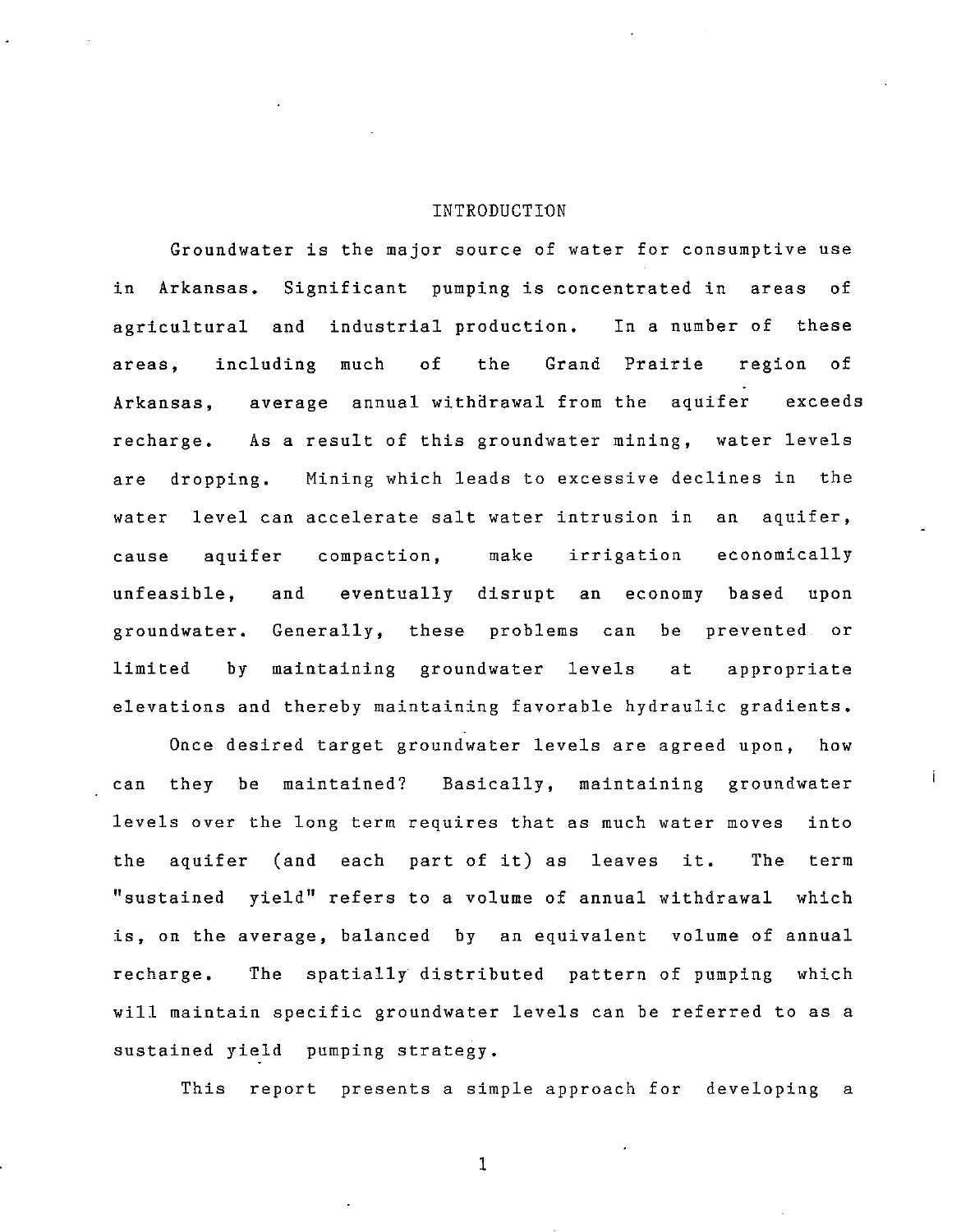sustained yield pumping strategy for the Grand Prairie. Using 1982 groundwater levels as hypothetical target levels, the pumping strategy which will maintain those levels is presented. It should be emphasized that there are an infinite number of possible sustained yield pumping strategies for any area. The example given in this report is for demonstration purposes only and is not being proposed for implementation.

In practice, knowing how much groundwater should be pumped to maintain specific groundwater levels in certain areas is useful for estimating where and how much supplemental surface water is needed to meet water requirements beyond the amount that the aquifer can supply year after year. The target level approach is a tool designed to aid water users to obtain maximum beneficial use from the available water resources while protecting existing rights.

Accordingly, the second objective of the report is to evaluate the legal feasibility of implementing a sustained yield pumping strategy to maintain and/or achieve target groundwater levels in Arkansas. A brief overview of applicable water law is followed by an analysis of the legal modifications necessary to implement the target approach in Arkansas.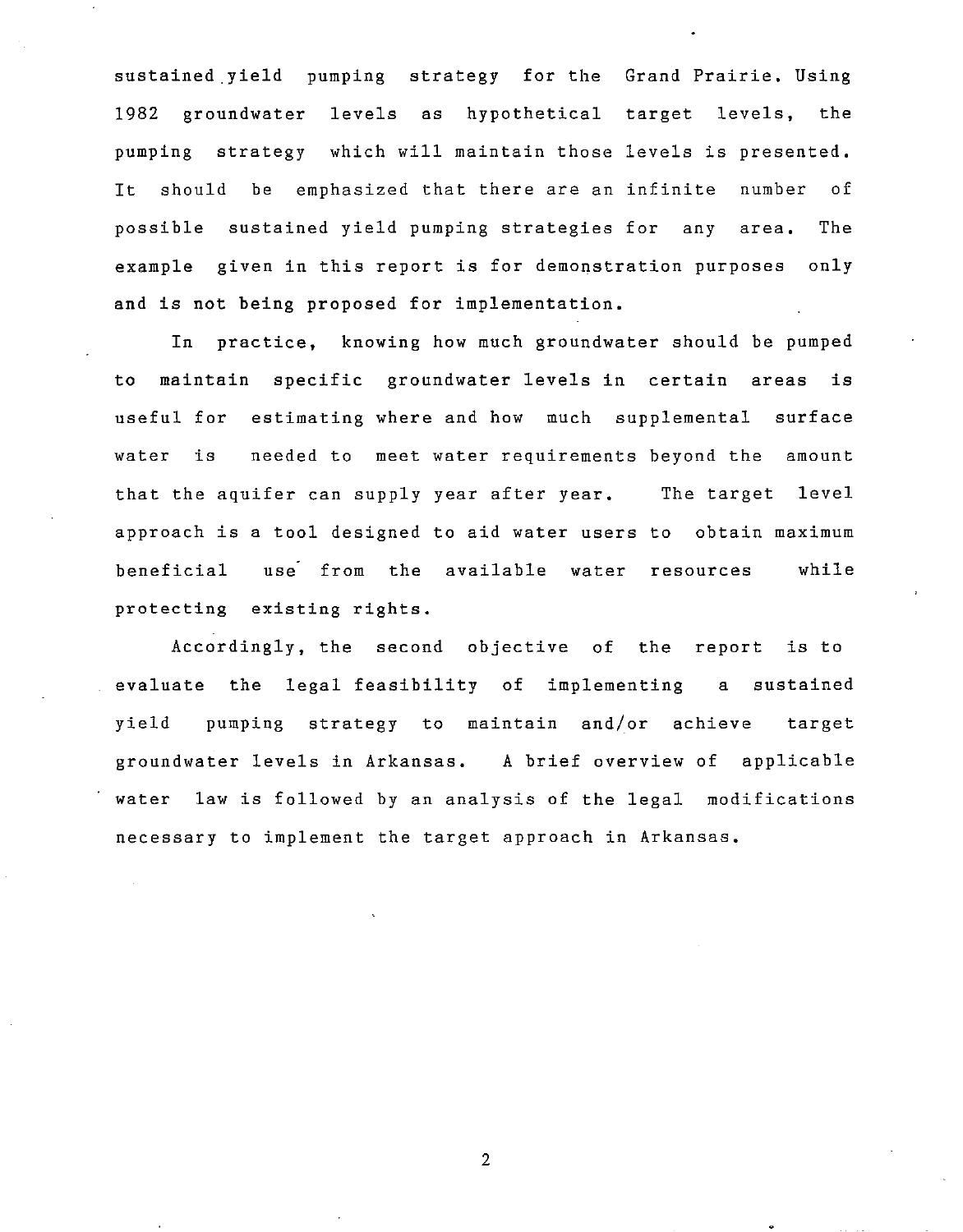DEVELOPING A SUSTAINED YIELD PUMPING STRATEGY TO MAINTAIN TARGET LEVELS

#### Introduction and Background

A computer model is a representation of a physical system which describes the essential elements of the system for a particular purpose (Hall and Dracup, 1970). Traditional quantitative groundwater models are used to predict the water levels which result from known or estimated groundwater withdrawals. They are not designed to determine the pumping which will maintain preselected target levels. A different modeling approach is needed to calculate the pumping values which will maintain specific levels. The approach presented here is designed to develop sustained yield pumping strategies capable of maintaining target groundwater levels. Its application is demonstrated for the Grand Prairie region of Arkansas.

The Grand Prairie is in the Gulf Coastal. Plain (See the report cover). It and most of the Plain are underlain by an extensive Quaternary aquifer. The study area encompasses most of the Grand Prairie. and includes most of the Grand Prairie-White River Irrigation District (Figure 1). A relatively impermeable clay layer overlying the aquifer in most of the area is responsible for the comparatively small volume of deep percolation moving from the ground surface into the aquifer (Engler,et aI, 1945). Simulation based upon 1915 (predevelopment) water levels indicates that it is best to assume no deep percolation for the area's interior. The study area is bounded by the White River on the east, the Arkansas Post Canal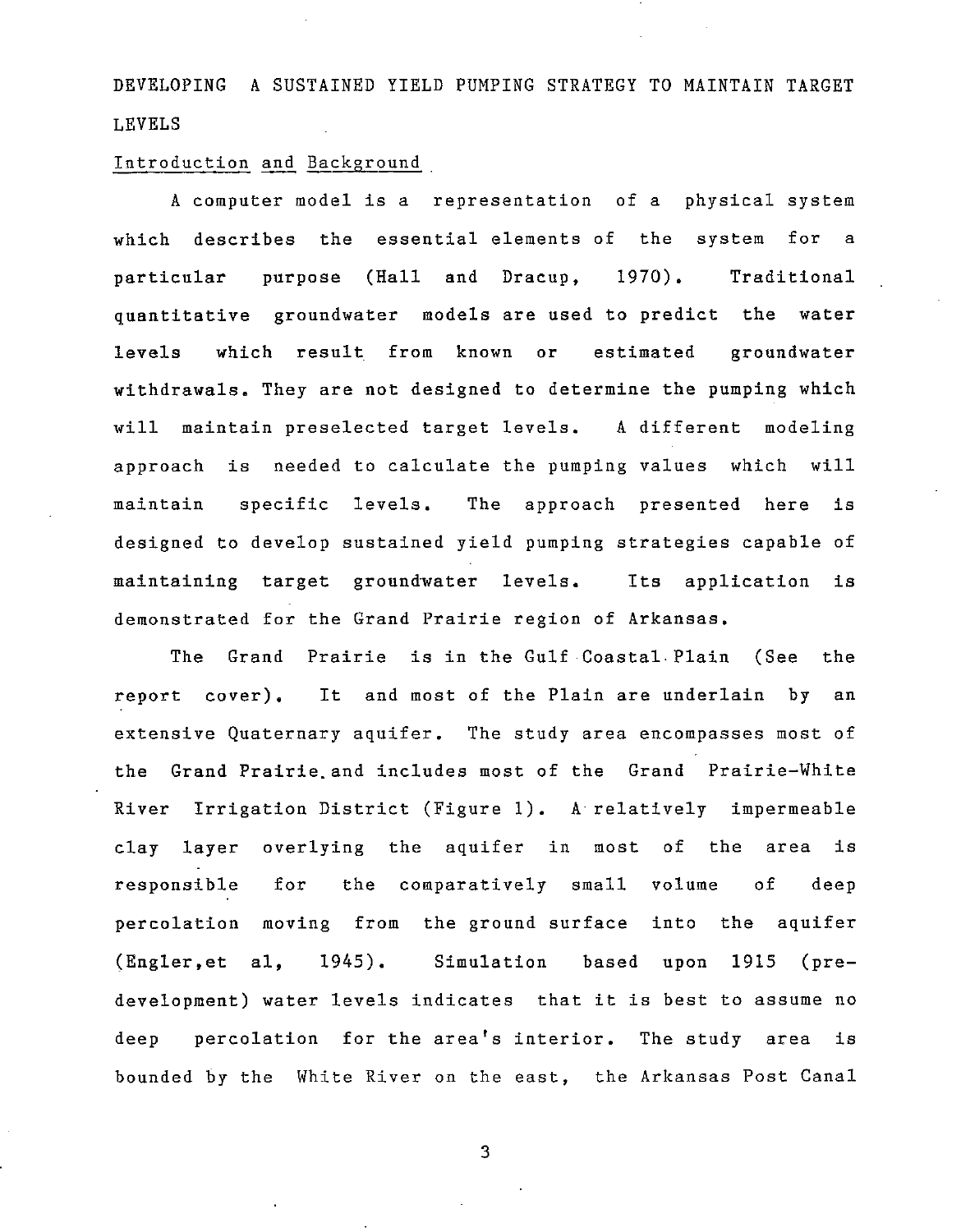

Wunberry of<br>the stady area.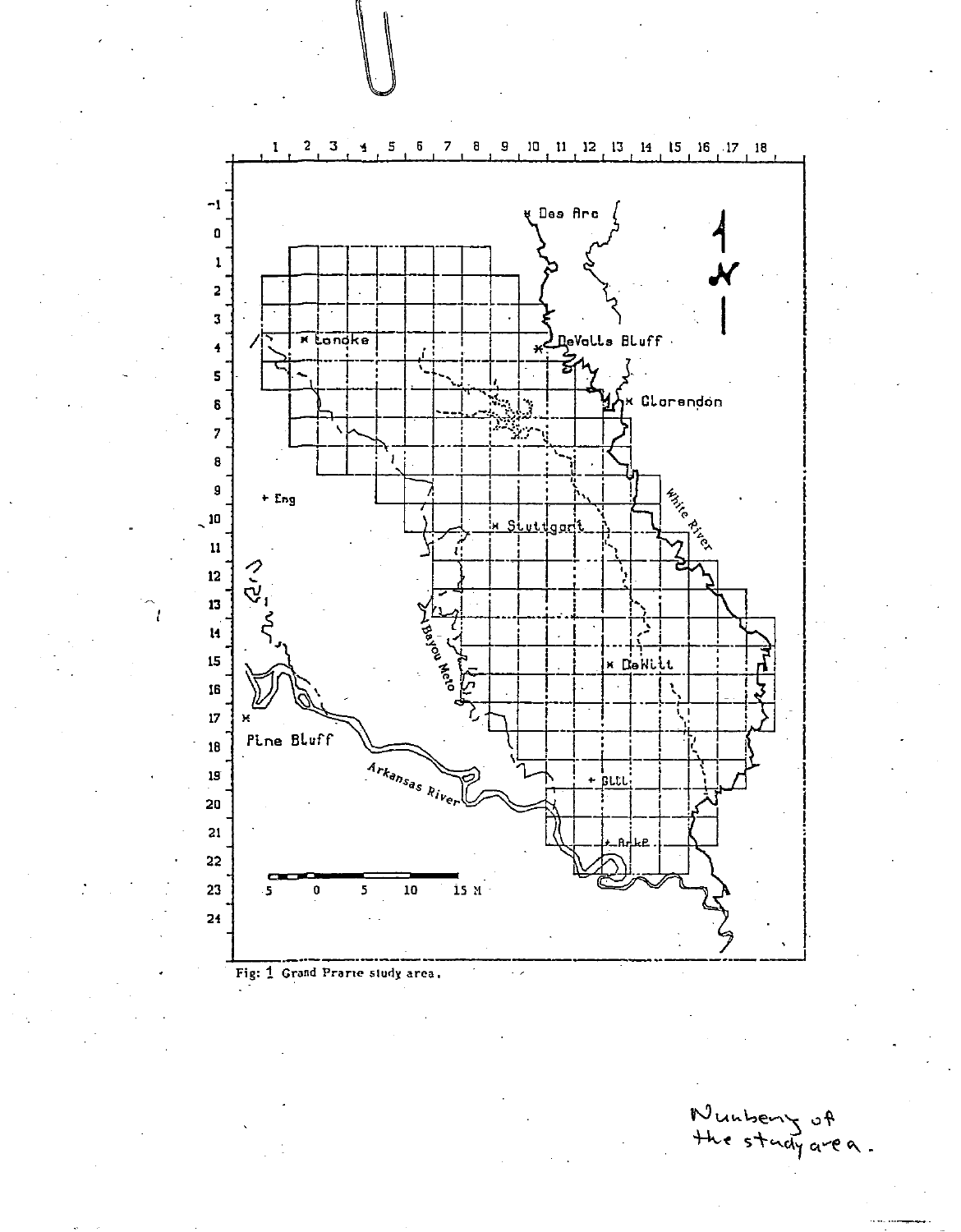on the south and the Bayou Meto on the west. In some locations, these boundary waters may penetrate to the aquifer. Recharge to the aquifer from streams in the interior of the study area is minimal. Thus recharge to the aquifer within the study area comes primarily from parts of the aquifer lying outside the study **area.** 

A west-east ·cross section of the study area near Stuttgart and the potentiometric surfaces which existed in the springs of 1939, 1959 and 1981 are shown in Figure 2. The potentiometric surface is "an imaginary surface connecting points to which water would rise in tightly cased wells from a given point in an aquifer. It may be above or below the land surface" (Lohman, 1979). Water will rise to the potentiometric surface within a well of its own accord.

In Figure 2, the top line represents the land surface and the clear area in the center is the Quaternary aquifer. Shaded areas are idealized representations of relatively impermeable clay layers. In its natural state the aquifer was probably confined throughout the area. (The aquifer is confined wherever  $\cdot$  the potentiometric surface is above the top of the aquifer.) Extensive pumping has made the central portion completely unconfined and saturated thicknesses are dangerously thin.

A number of studies of the available water supply in the Grand Prairie have been conducted. One by Griffis (1972) successfully calibrated a digital model of the Quaternary aquifer and predicted the effect of recharging by injection wells on groundwater levels. Approximations of aquifer characteristics similar to those utilized by Griffis were used in validating a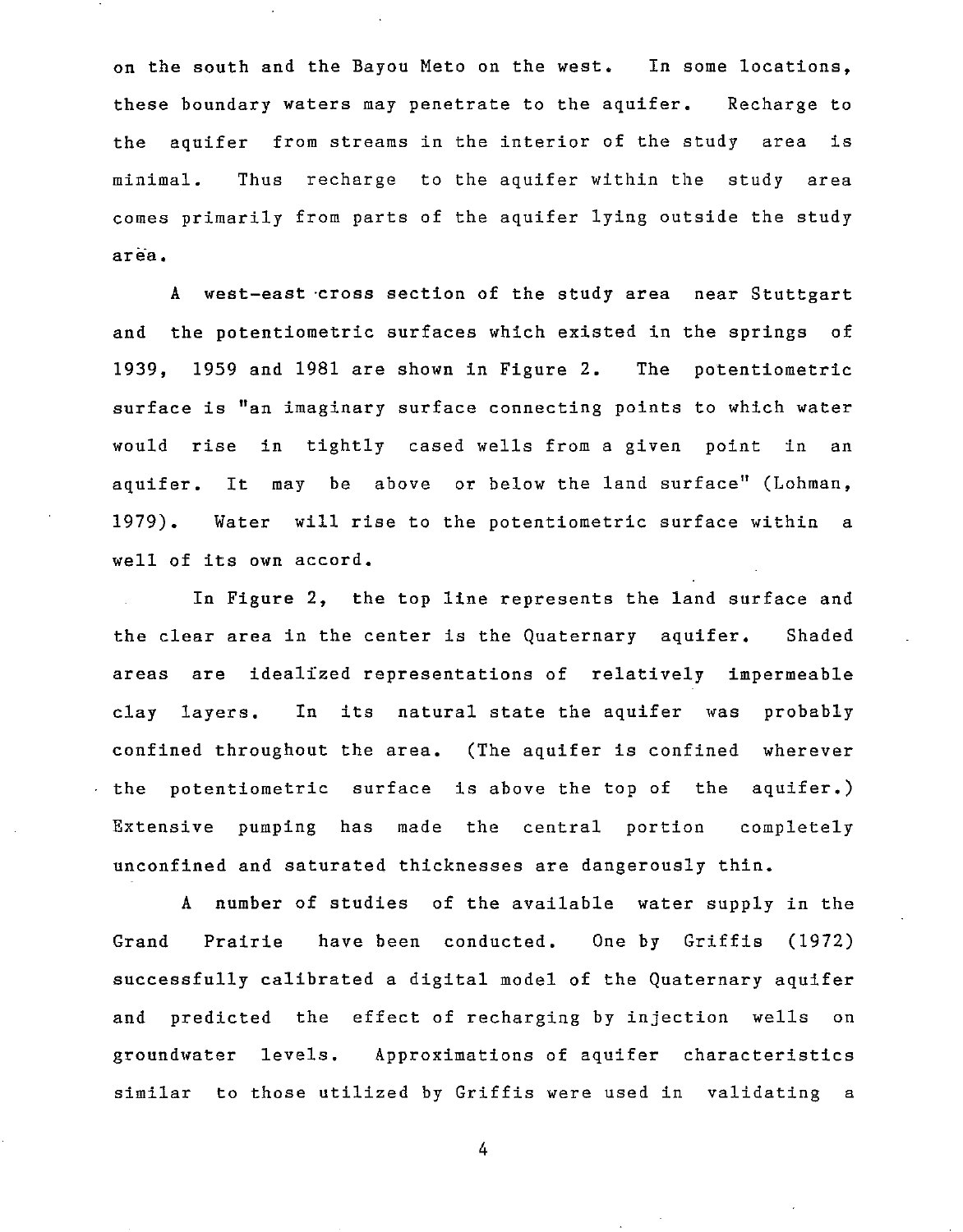

(KM)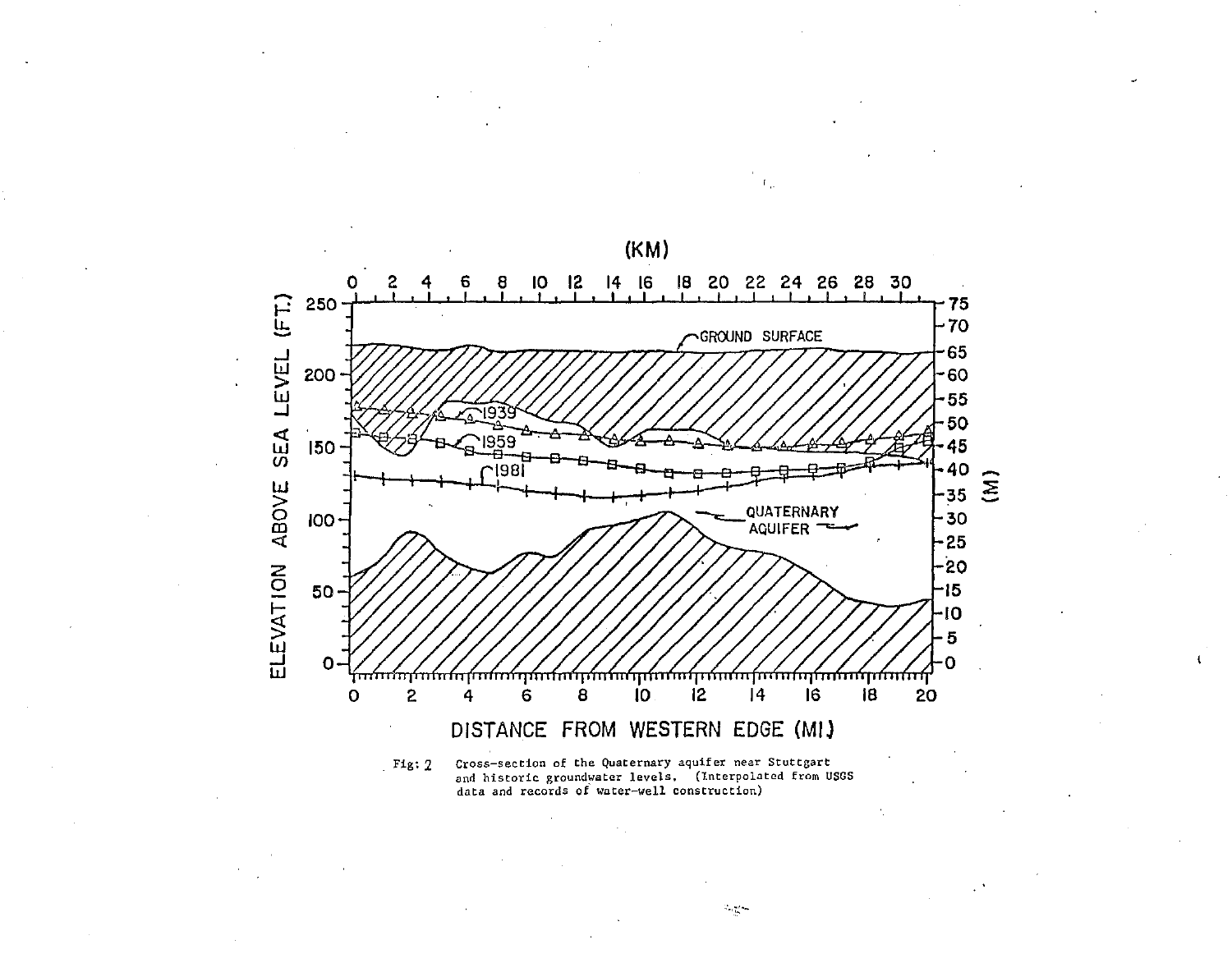different simulation model (AQUISIM) for the area (Verdin et aI, 1981; Peralta, et aI, 1983). The study area was divided into 3 mile by 3-mile cells. Developing a sustained yield pumping strategy involves calculating the volume of groundwater which can be pumped out of each cell during a specified time period without causing resulting groundwater levels to be below target elevations. Because groundwater levels in the Prairie are measured by the U.S. Geological Survey each spring, a time period of one year is most practical. The ideal goal of a sustained yield pumping strategy is to return water levels to target elevations spring after spring.

Groundwater simulation models must have defined boundary conditions about the periphery of a study area. Since the approach described in this paper is based on the concept of target groundwater levels, it utilizes constant groundwater elevations in its peripheral cells (constant head cells). The model's purpose is to calculate the steady-state groundwater levels and physically feasible pumping rates which satisfy certain predetermined criteria. For the pumping rates to be feasible, the model must assure that the recharge which is • simulated to occur at constant head cells is not greater than that which can physically occur in the field. Our approach addresses the problem of recharge feasibility by permitting the model user to employ an upper limit on the simulated recharge volume which can occur at any of the constant head cells per unit time. Under steady state conditions the rate of recharge into a constant head cell is the same as the rate of movement out of the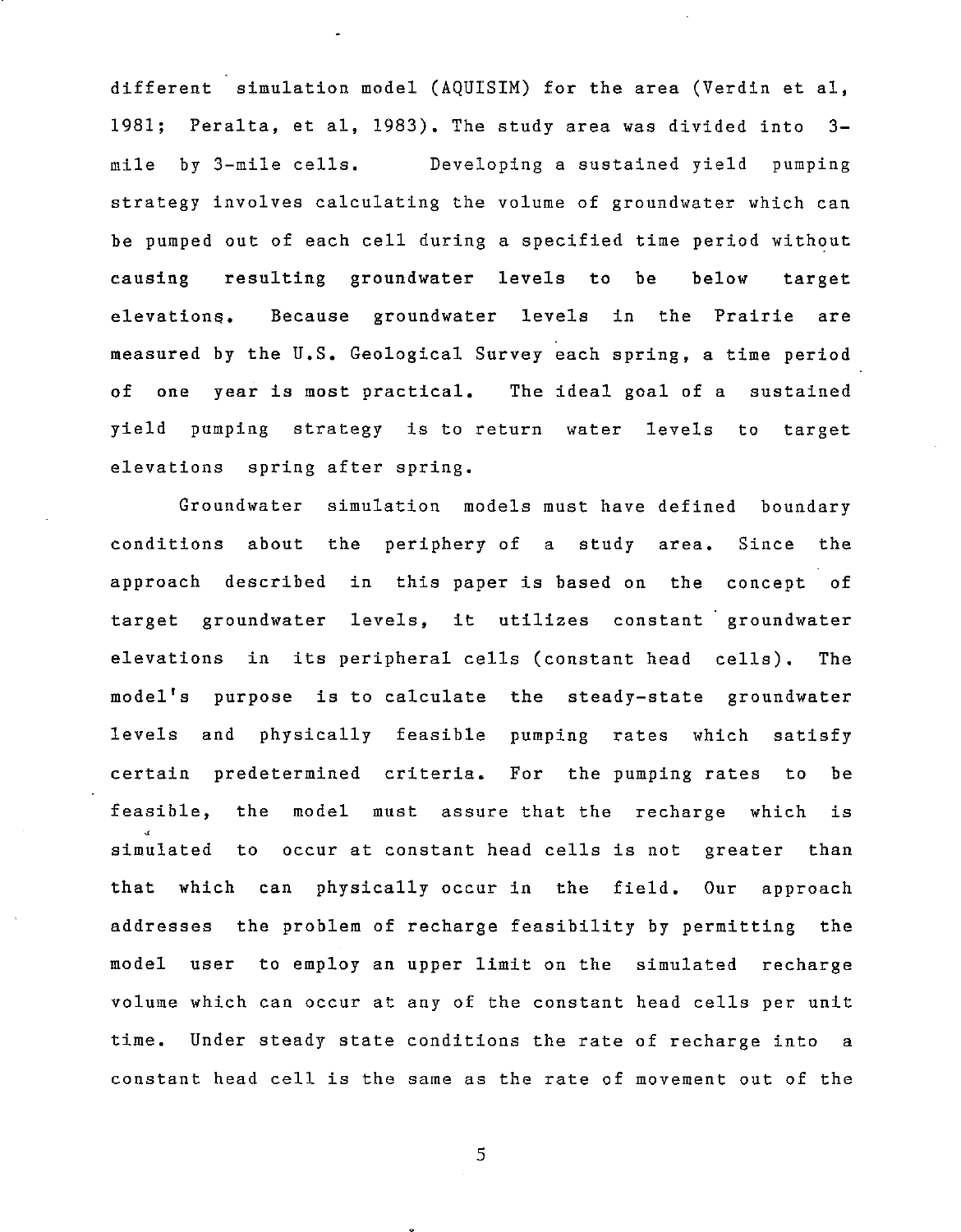$c<sub>e11</sub>$ . hydraulic gradient between the cell and adjacent cells. Thus, within the program, control over the recharge (flux) rate to The rate of movement out of a cell is a function of the constant head cells is exercised by constraining the range of feasible hydraulic gradients between constant head and interior cells.

The ground and surface water levels which exist in the constant head cells naturally vary. and would do so without any pumping whatsoever. Besides the natural variation in levels, there is no information available concerning the degree of stream-aquifer connection along the borders of the study area. Therefore, average spring groundwater levels in the constant head cells are used throughout the study. Validation with 4QUISIM verifies that the use of ten-year average groundwater elevations for the constant head cells is satisfactory for predicting water levels in the area for at least ten years into the future (Peralta, et aI, 1983).

#### Theory

In a water management scenario, target water levels are relatively fixed from year to year (except as changing goals or management techniques require) and may be directly linked to pumping .rates via a steady state equation. Figure 3 shows a cross-section of a three-cell groundwater flow system. The potentiometric surface (groundwater level) is shown sloping down from left to right. Groundwater moves from areas with higher water level elevations to areas with lower elevations, so water enters the system from the left and leaves to the right. R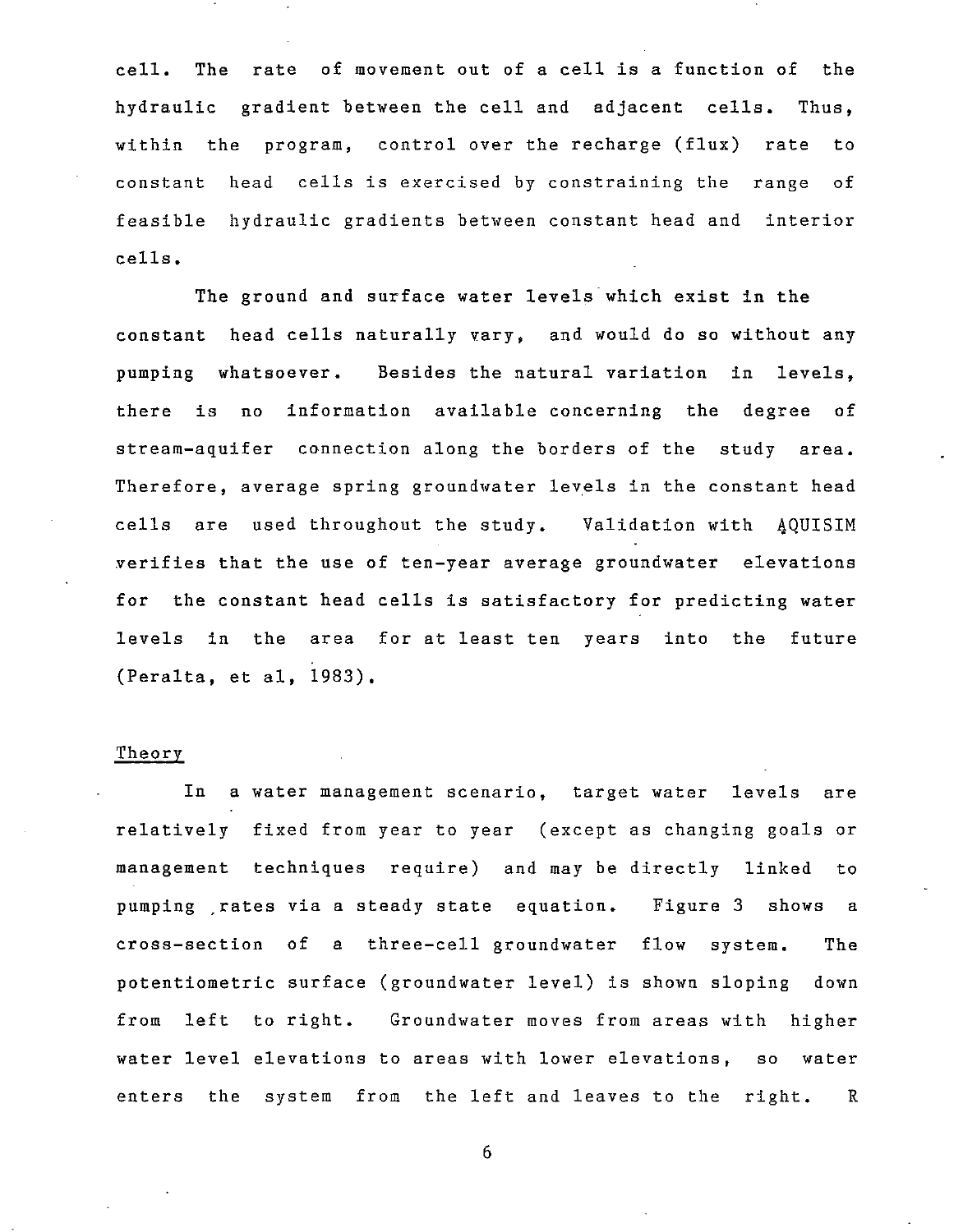



**·: ..** 

Cross-section of a three-cell groundwater flow system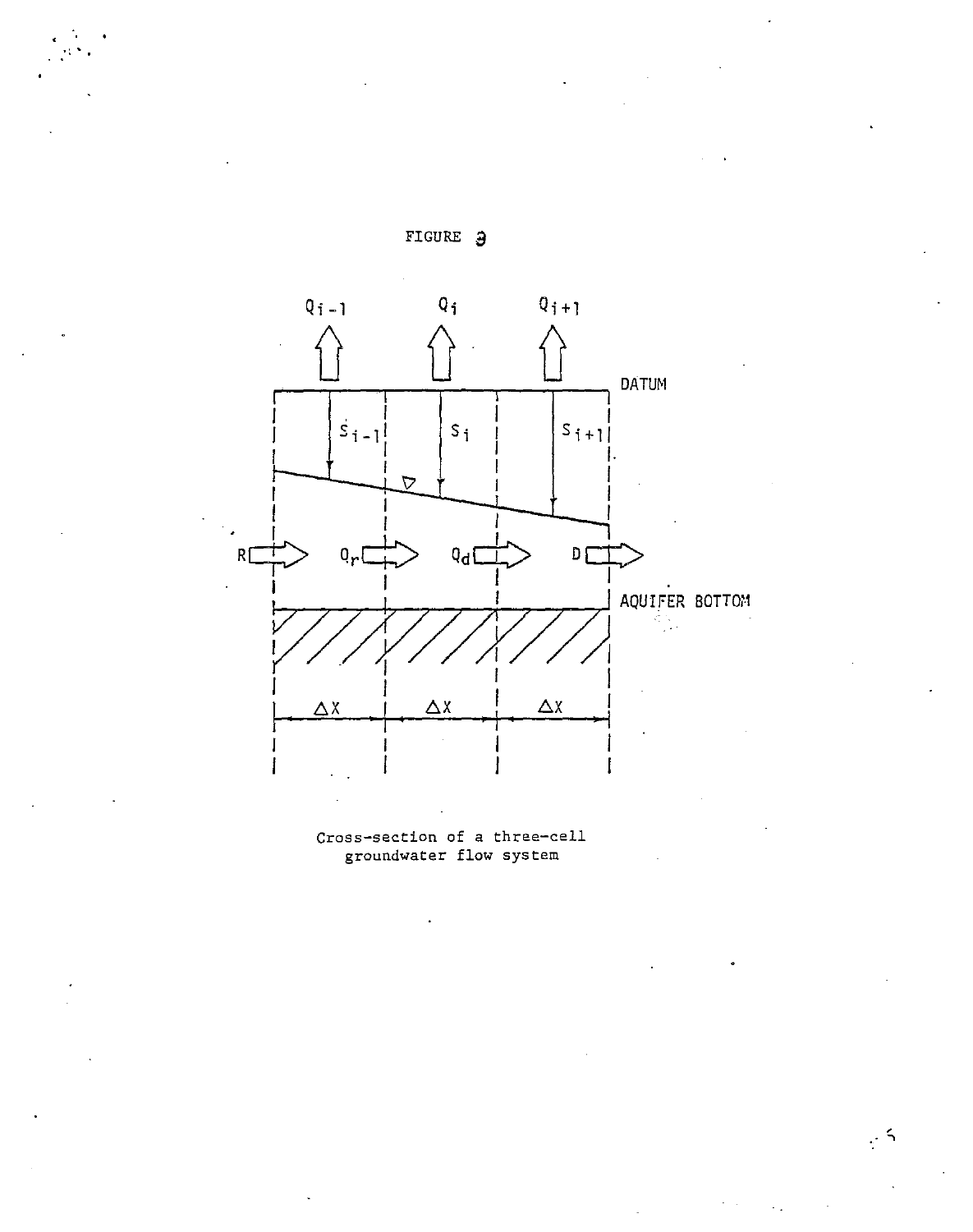and D are, respectively, the horizontal recharge and discharge between the system and the surrounding aquifer.  $Q$  and  $Q$ r d represent the horizontal recharge and discharge between cell i and adjacent cells. The net vertical discharges from the aquifer underlying the cells during the time period are designated as Q , Q, and Q . Each net value is the sum of the pumping and  $i-1$  i  $i+1$ any vertical recharge which exists at the particular cell. If there is no vertical recharge then it represents pumping. For purposes of this report, the steady-state drawdowns, S and S , are defined as the distance from a datum (  $i-1$  i reference  $1+1$ elevation) to the groundwater level in the center of each cell. Under steady-state conditions, the volume entering the system (R) during the time period equals the volume leaving the system (D +  $Q + Q + Q$  ) during the period and the drawdowns do not i-1 i i+1  $i-1$  i  $i+1$ 1-1 1 1+1<br>change. Similarly, for cell i, as long as Q = Q + Q , S does r d i i not change.

Darcy's law, which has long been used to evaluate regional flow patterns, is used to calculate Q. Assuming that each cell r is square (Ax by Ax in size), Darcy's law may be stated as:

(1) 
$$
Q = \sqrt{T \choose 1-1} (S - S)
$$
  
\n $r = 1-1$  i i i -1

where the following definitions apply (the letters L and T refer to units of length and time respectively):

3 Q is the recharge to cell i from the upgradient cell,(1 *IT)*  r S is the drawdown from a datum in the center of cell i, i  $(L)$ 

 $(S - S)$  is the hydraulic gradient  $i - 1$  $\frac{1}{T}$  is the transmissivity in the center of cell i,  $(L^{2}/T)$ i 2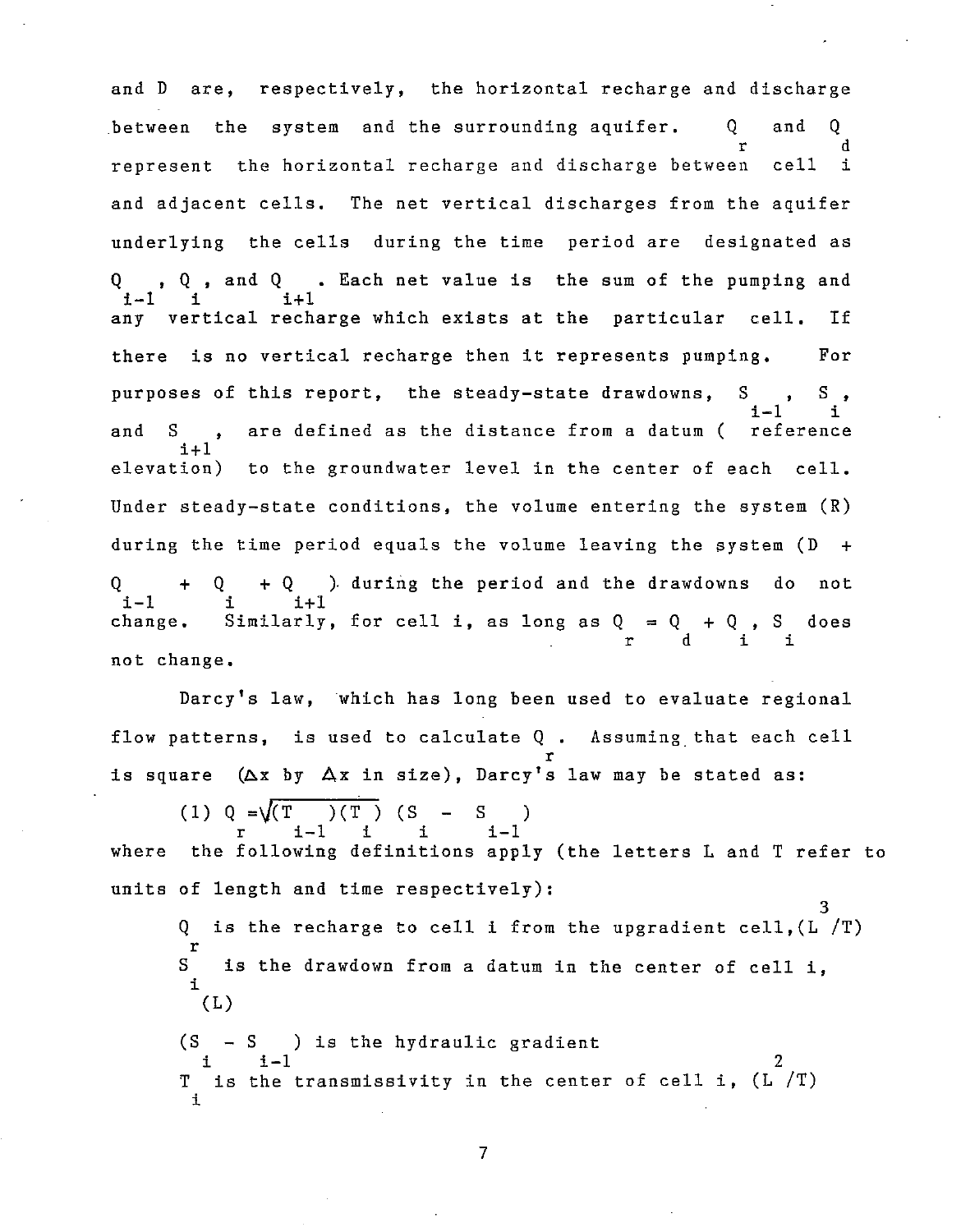and

 $\sqrt{(T)}$  ) (T) is the geometric mean transmissivity  $i-1$ between cell i-I and cell i. It is used, instead of the arithmetic **mean,** as an estimate of the midpoint transmissivity because its value will be zero if either of the cell transmissivities is zero.

The transmissivity of each cell is the product of the hydraulic conductivity and the saturated thickness at the center of the cell. For a cell in which the potentiometric surface is above the top of the aquifer (confined conditions) the saturated thickness is the distance between the aquifer bottom and the top of the aquifer. For a cell in which the water level is below the top of the aquifer (water table or unconfined conditions), the saturated thickness is the distance between the aquifer bottom and the groundwater level.

Since  $Q = Q - Q$ , it follows that: i r d (2) Q = $\sqrt{(T)}$   $(T)$  (S - S ) - $\sqrt{(T)}$  (S - S)  $i - i - 1$  i i-1  $i + 1$  i  $i + 1$  i  $i + 1$ Using the same approach in two dimensions, one may calculate the steady state net pumping for any cell (i,j) as:

(3) Q  $(i, j) = -DTR(i-1, j)S(i-1, j) - DTR(i, j)S(i+1, j)$ ss +  $[DTR(i-1,j) + DTR(i,j) + DTU(i,j-1) + DTU(i,j)]S(i,j)$  $-DTU(i,j-1)S(i,j-1) - DTU(i,j)S(i,j+1)$ 

where

$$
\begin{array}{ll}\n\text{Q} & (\text{i}, \text{j}) = \text{the steady state pumping rate for cell} \\
\text{ss} & 3 \\
 & (\text{i}, \text{j}), (\text{L /T}).\n\end{array}
$$

 $\text{DTR}(i,j)$  = the midpoint transmissivity between cell (i,j) and cell (i+1,j)  $=\sqrt{T(i,j) T(i+1,j)}$ , 2 (L *IT).*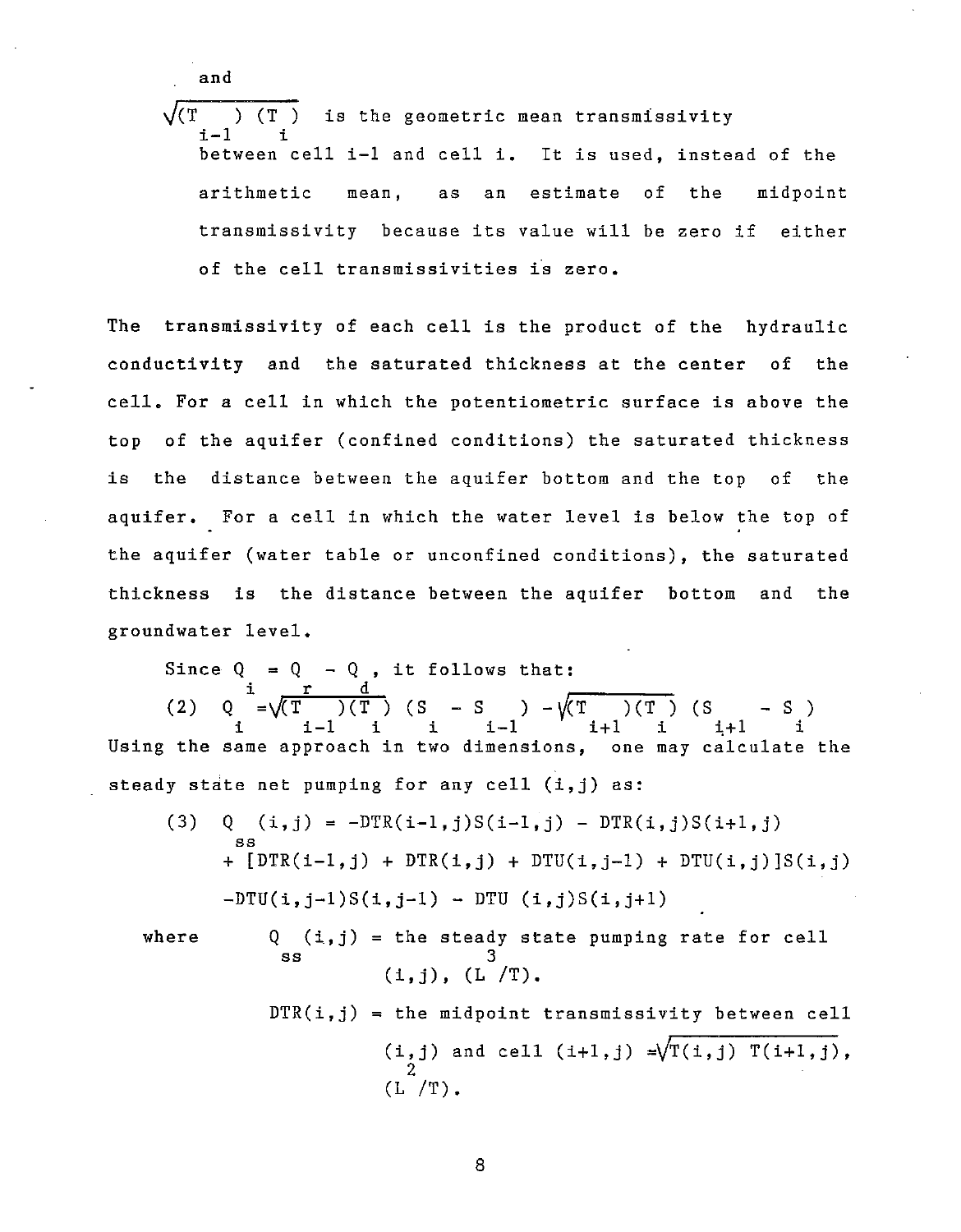$DTU(i, j)$  = the midpoint transmissivity between cell  $(i, j)$  and cell  $(i, j+1) \frac{1}{\sqrt{T(i, j) T(i, j+1)}}$ ,  $(L2/T)$ .

 $S(i, j)$  = the drawdown in cell  $(i, j)$ ,  $(L)$ .

The linearized Boussinesq equation (Illangasekare and Morelsame equation was previously derived from the Seytoux,1980). For consistency, their terminology and means of estimating midpoint transmissivity have been adopted. The equation was used as part of an innovative technique of reinitializing groundwater simulation and reducing computer storage requirements (Morel-Seytoux, et aI, 1982; Verdin, et aI, 1981). In that application there is no need for constraining the magnitude or sign of the resulting pumping values. As a result, they are artificial values and do not represent sustained yield pumping values.

Groundwater levels are generally monitored in randomly spaced observation wells. Gridded estimates of observed groundwater elevations are obtained from the random data by either hand or automated interpolation. Universal punctual kriging is a statistically based automated method of preparing gridded elevations from random observations. It is used because it retains the observed value at an observation point and because it provides a standard error of the estimate for each gridded value (Sophocleous, 1983). Numerous sets of observed spring water levels in the Grand Prairie have been kriged to provide gridded estimates of groundwater levels. The steady state pumping rates which will maintain the gridded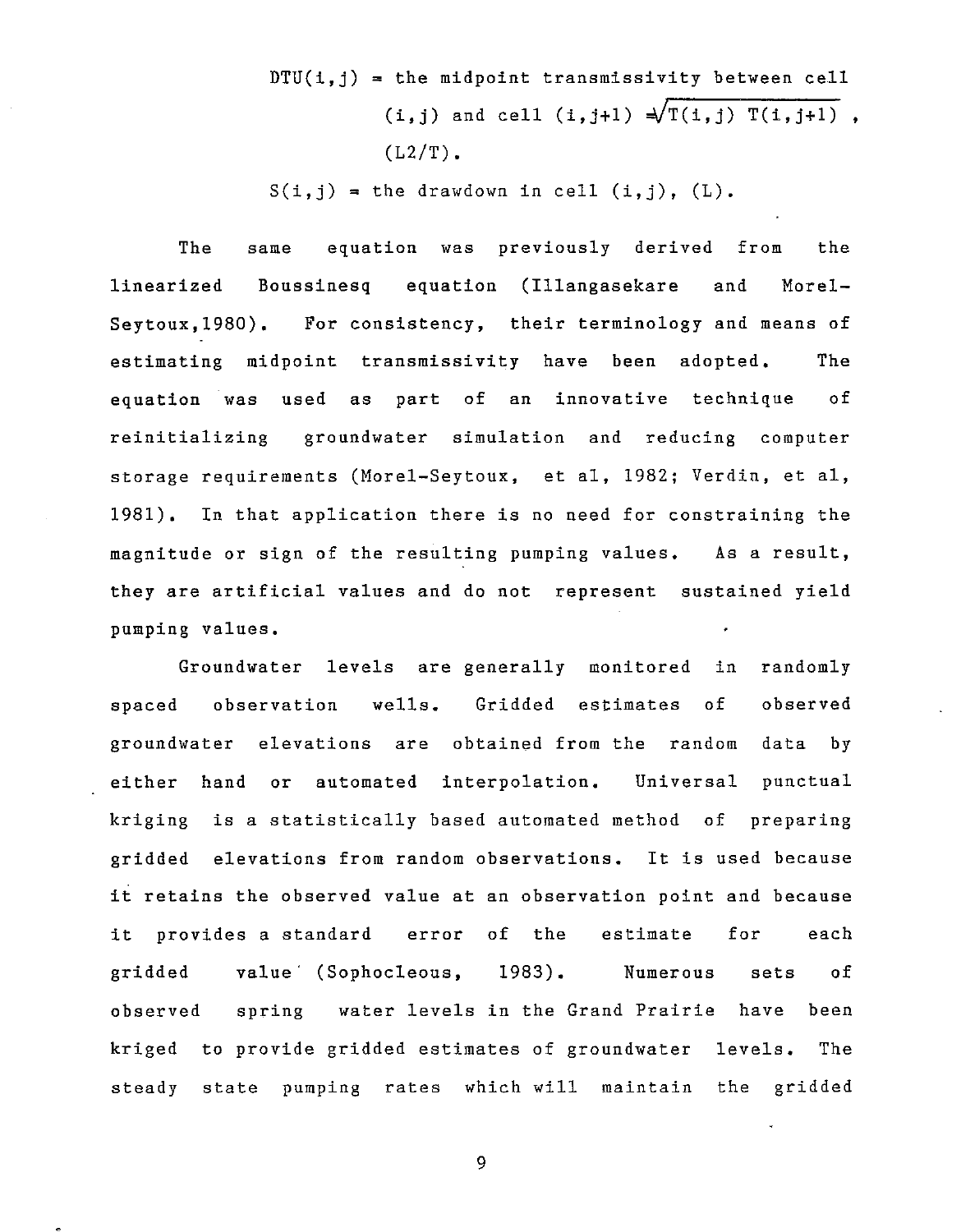groundwater levels can be determined using equation 3. However, these pumping values can be physically unrealistic.

For example, a negative pumping value, which means recharge, will sometimes be calculated for cells where no recharge can be occurring. This happens in cells where kriged groundwater elevation represents a localized high. the The high may result because of characteristics of the data, such as the random spatial distribution of the initial observation points. In addition, punctual kriging treats the observed values as if they were absolutely accurate. In fact, the elevation of the ground surface was estimated from topographic maps and the water levels were obtained by subtracting the distance between the potentiometric surface and the ground surface from the ground elevation. As a result of these factors, the standard error of the estimate of the gridded groundwater elevations in the Grand Prairie generally varies between 4 and 11 feet.

A computer program (TARGET2) was developed to create physically realistic target levels and attendant pumping values for the Grand Prairie. The program requires an estimate of hydraulic conductivity. As input, the program accepts for each cell: initial gridded groundwater elevations, the elevation of the top and bottom of the aquifer, the minimum saturated thickness acceptable in the design set of target levels, and minimum and maximum desired pumping values for the steady state pumping value which will maintain the target level. Since the program uses hydraulic conductivity and the elevations of the top and bottom of the aquifer in each cell, it is appropriate for confined as well as unconfined aquifer conditions. For cells at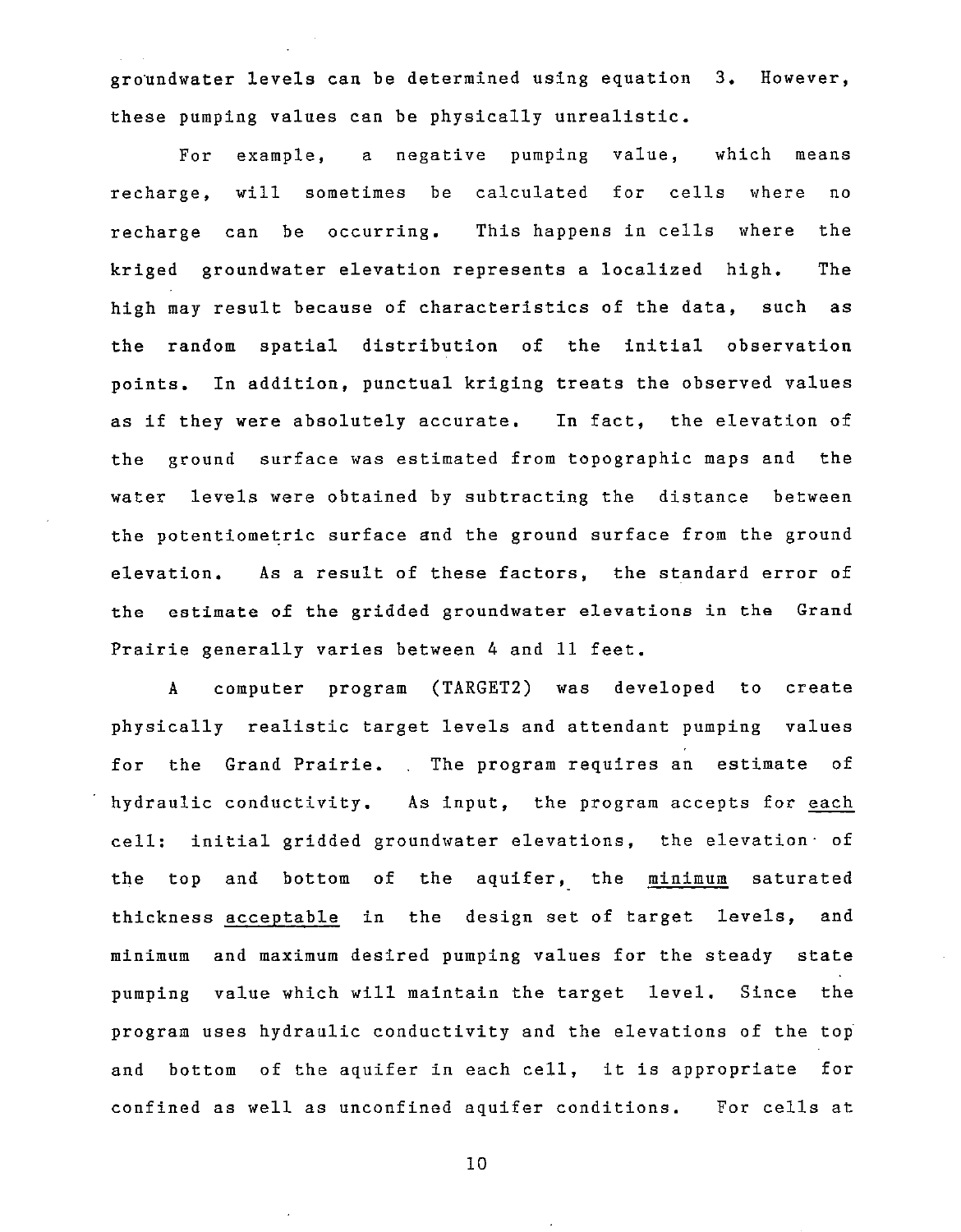which no recharge can physically occur, the minimum pumping volume is zero and the value is forced to be either zero or a positive value. For purposes of this report it is assumed that the current pumping in the cell represents a realistic upper limit and that needs in excess of current pumping are met from other sources of water.

Initially, the program determines the recharge needed at each constant head cell to maintain gridded water levels precisely as they are input. The resulting recharge values are used as a default upper limit on recharge at each individual constant head cell. This constraint may be relaxed or tightened by a user-specified volume if desired.

Next, beginning at either the northwestern or southeastern corner of the study area, the program compares each cell's water level and the steady state pumping volume with the input limits. If required, the water level is lowered and the transmissivity recalculated until the selected criteria are satisfied. The solution is of course limited by Darcy's law and the fact that total pumping cannot exceed total maximum recharge. The mathematical formulation assures that the sum of the positive pumping values (discharges) equals the sum of negative values (recharges).

The approach is a simple one, with some obvious limitations. Two conditions must be met for the calculated steady state pumping strategy to be a sustained yield pumping strategy. First, the calculated recharge for a constant head cell must be physically feasible. In other words, sufficient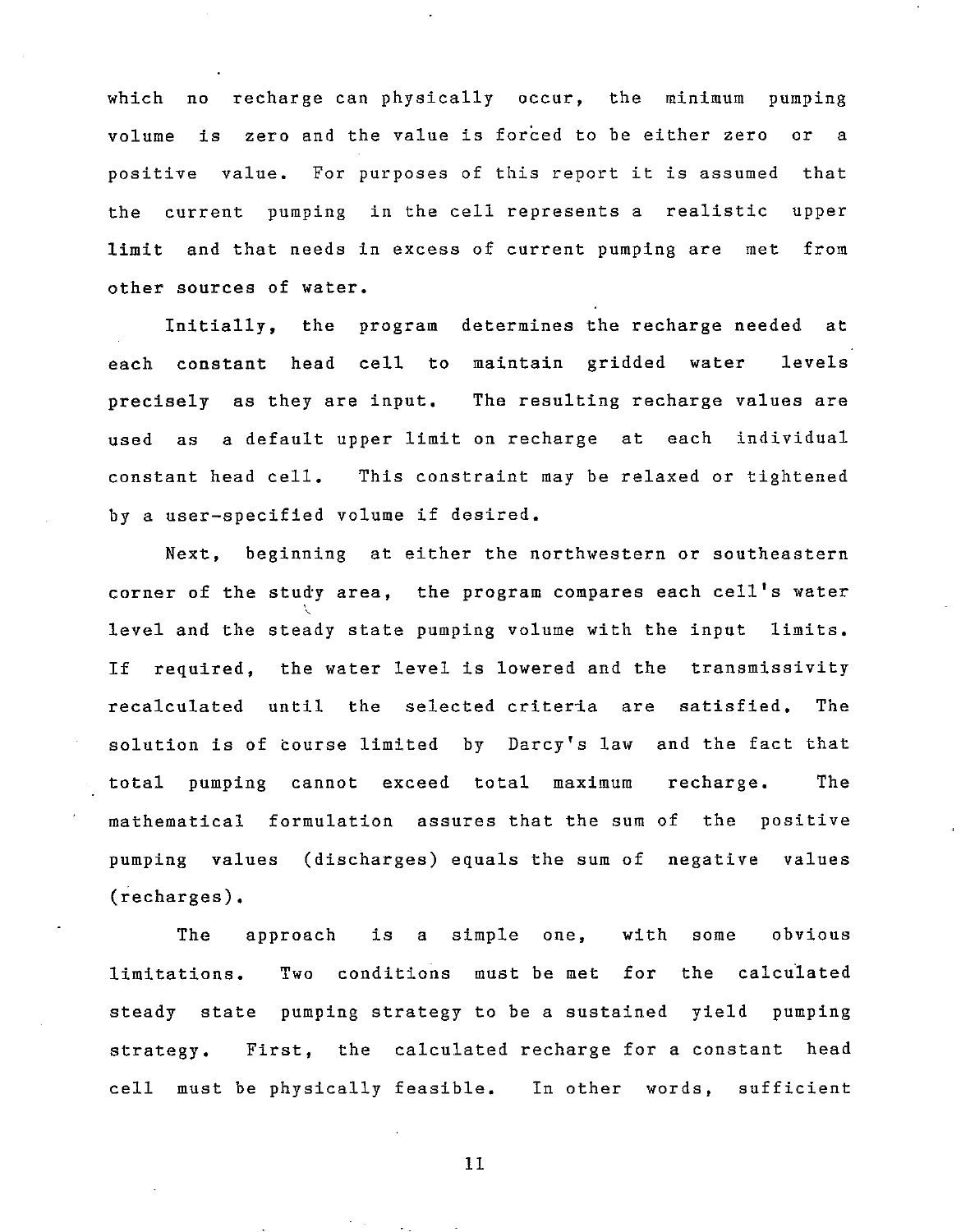water must be available to enter the cell from outside the study area and the water must be able to enter when the groundwater level in the constant head cell is at its specified elevation. TARGET2 assures that the calculated recharge is not greater than the predetermined upper limit on recharge for any constant head cell. Constant head cells receive recharge from outside the system by seepage from a river or surface body lying in the cell and/or from parts of the aquifer extending beyond the study area. Determining the upper limit on recharge (i.e. the maximum physically feasible recharge for a particular constant head cell at a particular ground water elevation) requires specific hydrogeologic field data.

The second condition which must be met for the calculated steady state pumping strategy to be a sustained yield pumping strategy is verification (using a dynamic simulation model) that the steady state pumping strategy will not cause unexpected results. The requirement arises because the steady state pumping strategy assumes steady flow and pumping throughout the year. This is obviously not the case. Water needs are not constant. Groundwater pumping distributed in time. The major portion is pumped for irrigation during the summer. As a result, water levels decline during the is neither continuous nor uniformly **summer •.** The cessation of pumping and continuation of recharge during the fall and winter must occur in such a way that water levels are allowed to regain their initial elevations by spring. The degree to which the actual temporal distribution of pumping affects the resulting water levels must be determined for each situation. An example- and elaboration of the dynamic verification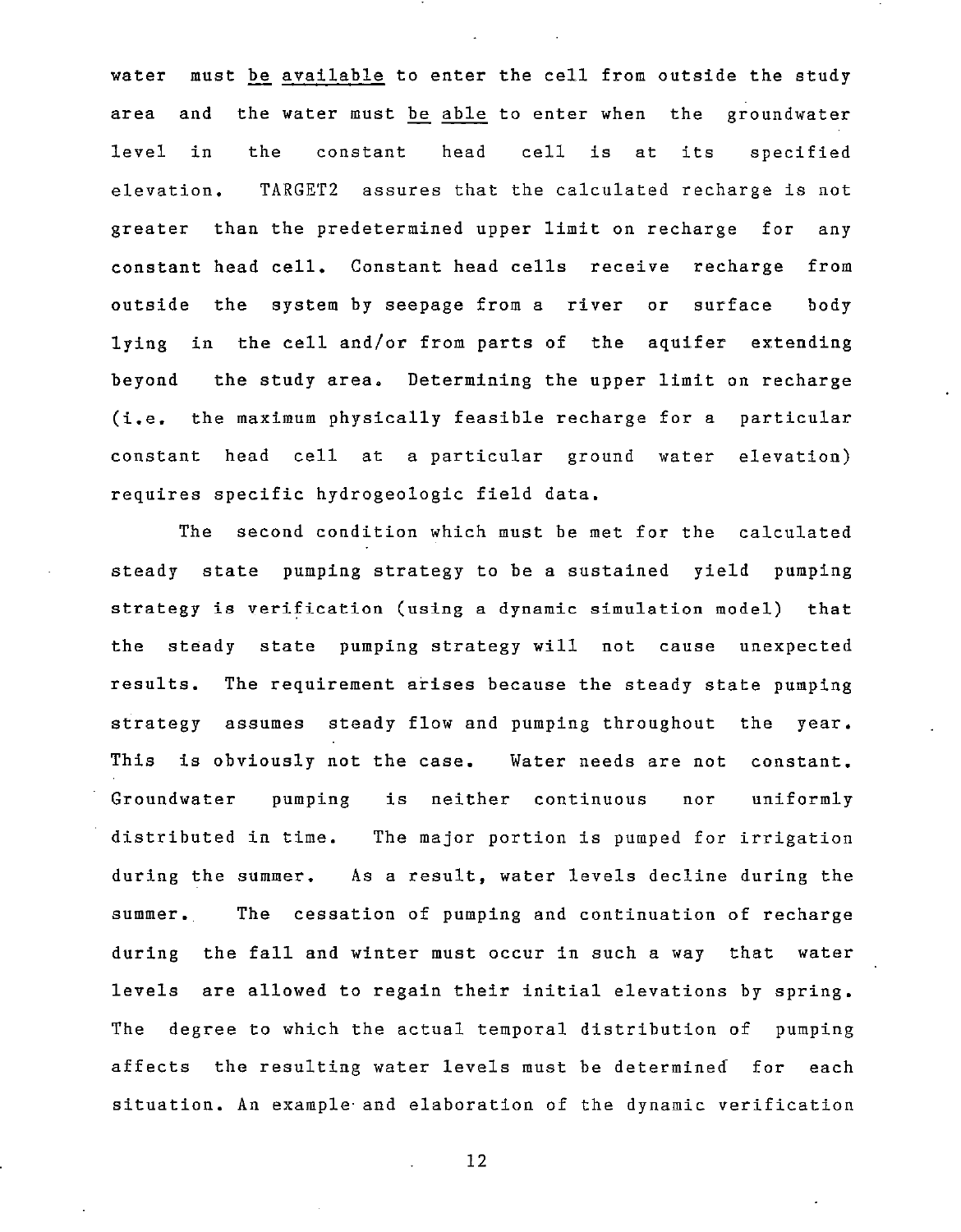process is described in the next section.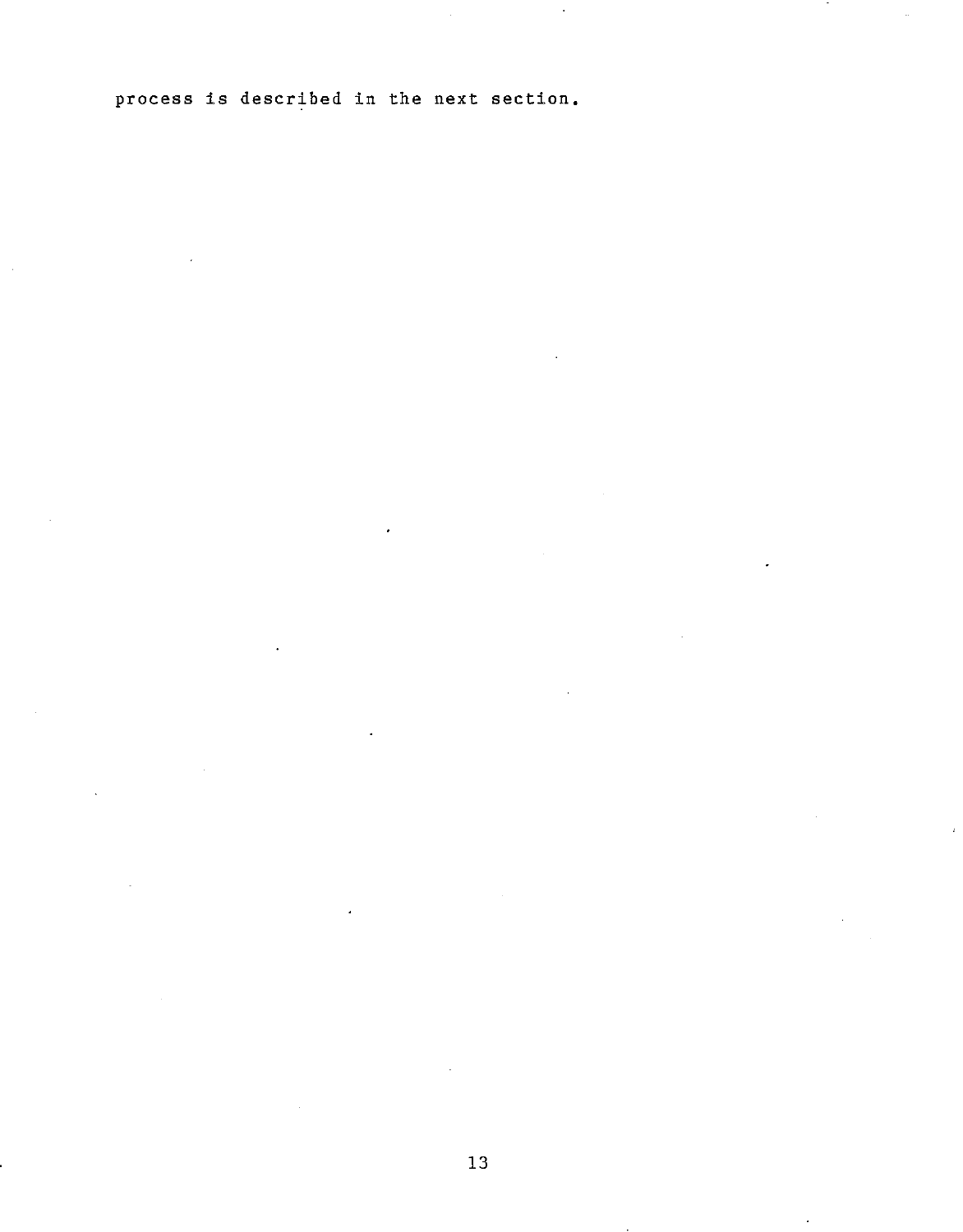#### Development of a Hypothetical Pumping Strategy

An arbitrary management objective is selected to demonstrate how a pumping strategy can be developed. For this example, spring 1982 groundwater levels for the Grand Prairie are used as the basis for developing target levels. Observations in the spring of 1982 from about 150 randomly distributed wells in the Grand Prairie are utilized. Universal kriging is used to interpolate and estimate the water level at the center of each three mile by three mile cell from the observed water levels. These estimated water levels serve as input levels for TARGET2, a steady state groundwater simulation model. Based on previous work by Engler, et al (1945) Sniegocki (1964), Griffis (1972) and Peralta, et al (1983), a hydraulic conductivity of 270 ft/day is assumed. The upper limit on recharge in constant head cells is the recharge calculated by Darcy's law using the input levels. Except in a few cells with a possible stream-aquifer connection, the upper limit used for pumping from any internal cell is set at the estimated volume currently being pumped from the Quaternary aquifer in that cell. The resulting target water levels are shown in Figure **4.** On a cell by cell basis; the difference between the target elevations and the "input elevations is less than the standard error of the estimate of the input levels. In other words, the target levels are about the same as the input levels, but the resulting pumping strategy (see Figure 5) is physically realistic.

The volumes shown in Figure 5 are net values (the sum of all discharges and recharges between the aquifer underlying the cell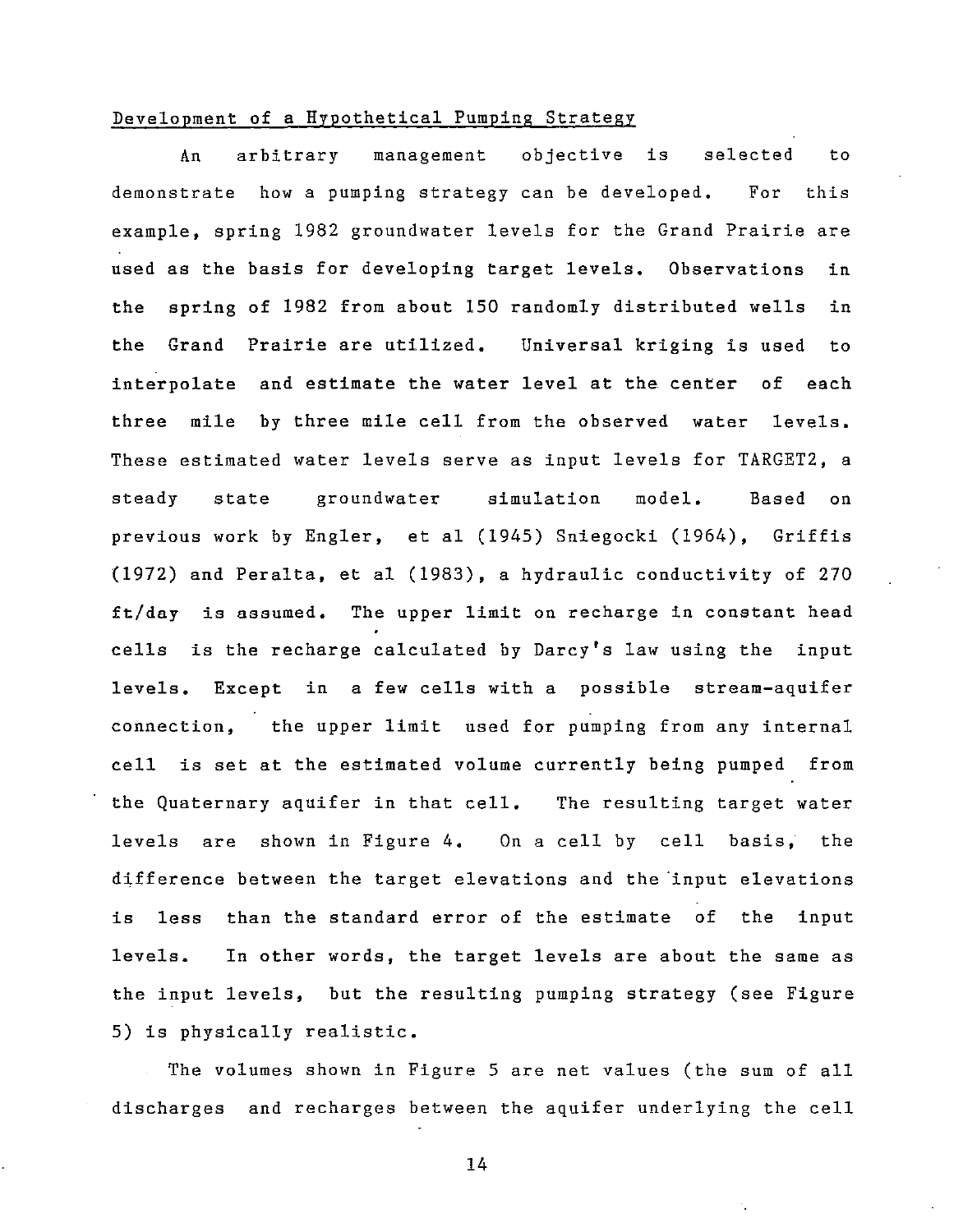

FIGURE 4

, ' . *. t* • ..", •

'.

•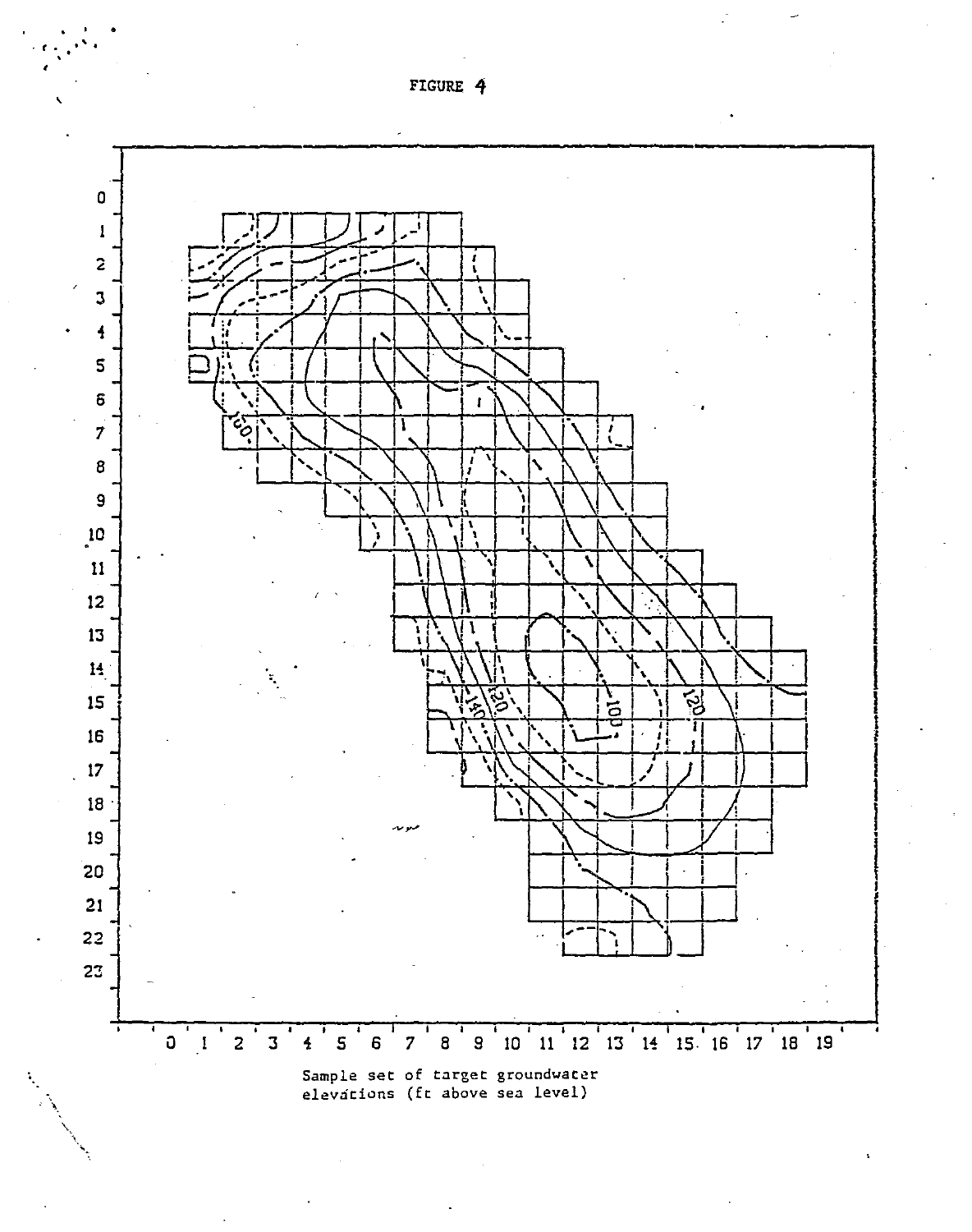FIGURE 5

|       | 6591  |              | -595 (-4423) -1667 (-1418) |       |        | -201   | -10         |           |             |            |             |            |           |              |              |            |              |
|-------|-------|--------------|----------------------------|-------|--------|--------|-------------|-----------|-------------|------------|-------------|------------|-----------|--------------|--------------|------------|--------------|
| -7350 | 5718  | 5537         | 29                         | ו גון | 151    | 1002   |             | 5931-1098 |             |            |             |            |           |              |              |            |              |
| 1062  | 3263  | $\mathbf{u}$ | 1361                       | 259기  | 1558   | 85     | 1           |           | $14[-2173]$ |            |             |            |           |              |              |            |              |
| -602  | 3368  | 13           | 183                        | 954   | 1112   | 764    | 4           |           | $19(-3769)$ |            |             |            |           |              |              |            |              |
| -6197 | 6201  | 10           | 1011                       | 1017  | 644    | 558    | 7           | 21.       |             | 723 - 3360 |             |            |           |              |              |            |              |
|       | -2146 | 2235         | 1890                       | 1194  | 168    | 339    | 15          | 5144      | 1560        |            | 259 - 3471  |            |           |              |              |            |              |
|       | -5096 | 1509         | 2351                       | 1570  | 178    | 1538   | 315         | 357       | 878         | 973        |             | 929 - 1531 |           |              |              |            |              |
|       |       |              | -- 103 - 1858              | $-13$ | 630    | 709    | 191         | $-784$    | 8161        | 1091       |             | 899-3006   |           |              |              |            |              |
|       |       |              |                            | -4201 | 13     |        | $17$ [-1153 | 1694      | 1180        | 1295       | 998         |            | 14 - 3367 |              |              |            |              |
|       |       |              |                            |       | - 3334 | 31     | 11          | 1718      | 176         | 446        | 531         | 28         | -2206     |              |              |            |              |
|       |       |              |                            |       |        | -2133  | 523         | 475       | 455         | 756        | 340         | 24         |           | $30$ $-2821$ |              |            |              |
|       |       |              |                            |       |        | $-945$ | 137         | 504       | 516         | 1060       | 707         | 29         | 416       | 25           | -2319        |            |              |
|       |       |              |                            |       |        | -1775  | 1033        | 593       | 5421        |            | 1034 1340   | 31         | 469       | 16           |              | 45 - 51 22 |              |
|       |       |              |                            |       |        |        | -2919       | 1839      | 2083        |            | 1036 1590   | 823        | 870       | 795          | 64           |            | $116[-13:0]$ |
|       |       |              |                            |       |        |        | -2896       | 466       | 1418        |            | 268 1045    | 1212       | 1182      | 1605         | 105          | 41         | $-642$       |
|       |       |              |                            |       |        |        | -3453       | 21        | 1648        | 944        | 1564        | 2245       | 641       | $\ddot{a}$   | .16          | 39         | $-573$       |
|       |       |              |                            |       |        |        |             | $-3459$   | 2165        | 396        | 1446        | 2247       | 1755      | 356          | $\mathbf{z}$ | 20)        | $-250$       |
|       |       |              |                            |       |        |        |             |           | -4348       | 19         | 284         | 1223       | 556       | 180          | 46           | $-988$     |              |
|       |       |              |                            |       |        |        |             |           |             | $-2041$    | 4           | 277        | 301       | 1017         | 30)          | $-797$     |              |
|       |       |              |                            |       |        |        |             |           |             | $-822$     | 32          | 0          | 18        | 31           | $-1324$      |            |              |
|       |       |              |                            |       |        |        |             |           |             | 417        | 13          | 42         | 26        | 14           | $-311$       |            |              |
|       |       |              |                            |       |        |        |             |           |             |            | -16871-3428 |            | 974       | 200          |              |            |              |
|       |       |              |                            |       |        |        |             |           |             |            |             |            |           |              |              |            |              |

Steady state pumping values which will maintain the target elevations (ac-ft/yr)

 $\mathcal{L}_{\overline{\mathcal{M}}}$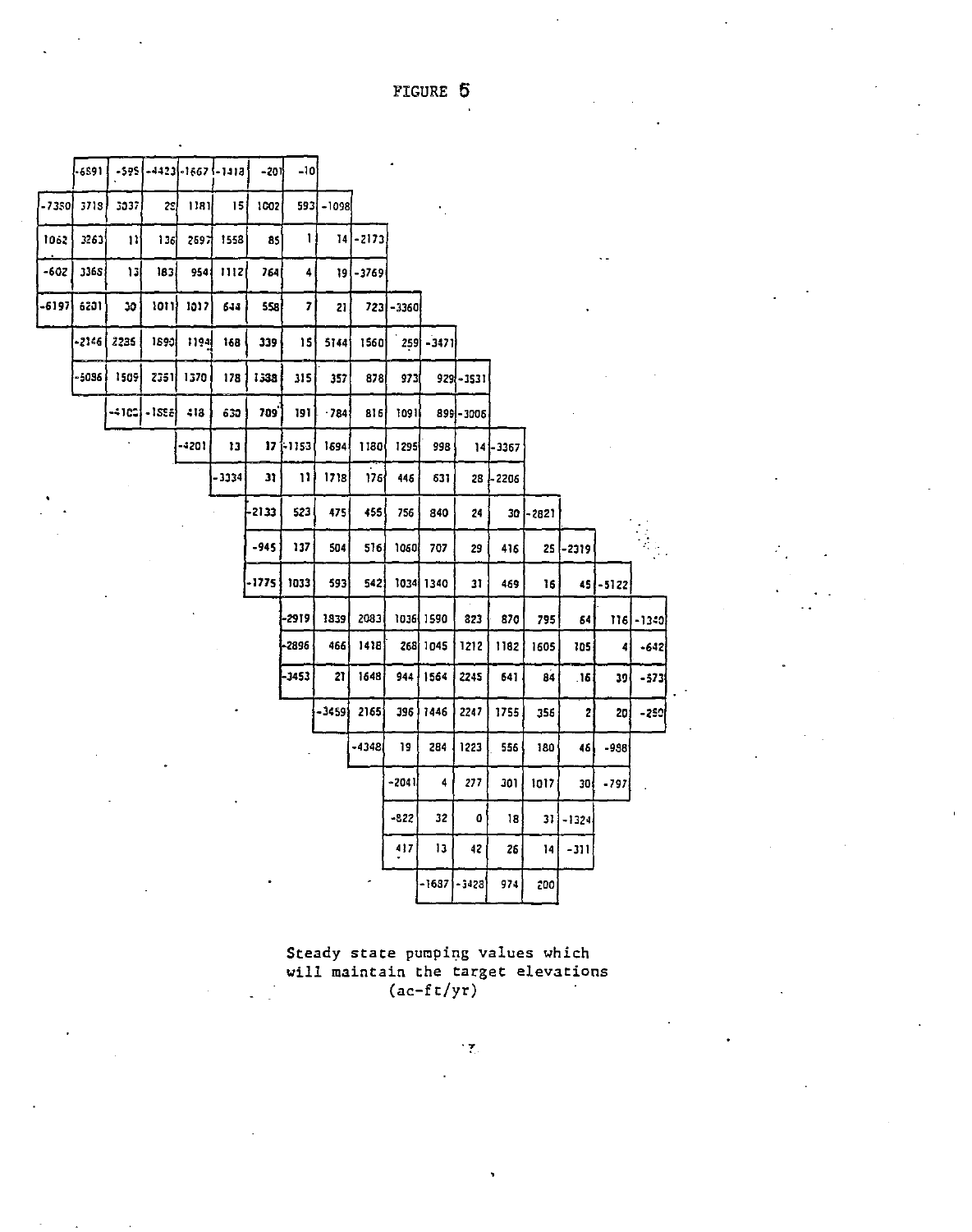and the world outside the study area's aquifer.) One may notice that some cells have a very small annual pumping volume while other adjacent cells have pumping volumes which are several orders of magnitude larger. This is partially the result of the uneven nature of the bottom of the aquifer, as well as the limits placed on desirable saturated thicknesses while inputting data to the program. The steady state target levels of Figure 4 and the attendant pumping values of Figure 5 represent merely one out of an infinite number of possibilities. No effort was made to present an example that would be socially acceptable to all users--that is beyond the scope of this report. TARGET2 has however been used to develop strategies in which groundwater usage was more equitably distributed. This was accomplished by changing the lower limit on acceptable pumping for most cells.

To iterate, the pumping values shown in Figure 5 represent a sustained yield pumping strategy as long as the two limiting conditions (physical feasibility and consideration of impact of temporal distribution of pumping) are met. The contour lines in Figure 4 and the positive values for southeastern boundary cells in Figure 5 demonstrate movement of groundwater from the northwestern part of the study area to the southeast. The second cell from the top of the left hand column in Figure 5 has a positive value because of the steep slope of the groundwater level between this cell and the ohe north of it (the direct result of extensive pumping for aquaculture). Water must be pumped from that cell for it to maintain its groundwater level in relation to its neighbors.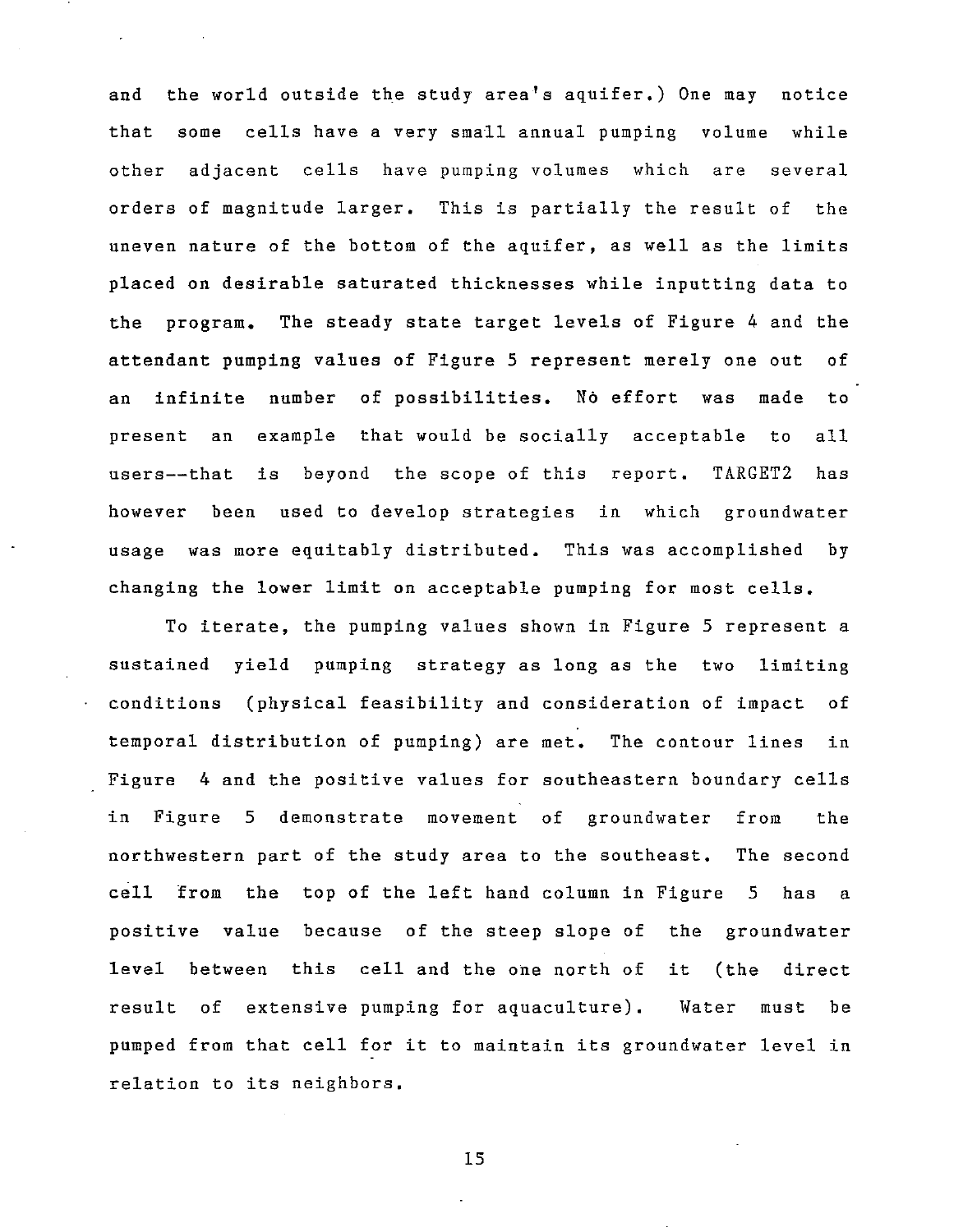Absolute verification of the physical feasibility of recharge to each constant head cell is beyond the scope of this study, but a simple analysis was made of the entire area. The sum of all values in constant head cells is approximately 120,000 acre-feet, an estimate of net recharge to the aquifer required to maintain target levels. Engler,et al (1945), using a volumetric balance approach, estimated an average annual recharge rate of 137,000 acre-feet between 1929 and 1943, a period of dropping groundwater levels. Recharge is often greater during an era of declining water levels than during a period of sustained yield. As water levels in the center of the Prairie have continued to drop, the steepness of the gradient has increased and annual recharge rates have increased above 137,000 acre-feet. The annual rate of 120,000 acre-feet, then, can probably be maintained over the long term under a sustained yield strategy as long as the selected constant head cell levels are maintained by the regional groundwater flow pattern.

Dynamic simulation requires estimating the percent of each cell's annual pumping volume which is realistically needed for use each month. To accomplish this, daily water balance simulation and irrigation scheduling was performed for rice and soybeans using fifteen seasons of daily climatological data (Peralta and Dutram, 1983). Monthly irrigation requirements per acre of these crops were calculated as percentages of annual use. Similarly, monthly values of water for aquaculture and for each municipality were estimated as percentages of total annual use. Based on the types of users of water in a particular cell, the percentage of annual water use occurring in each cell for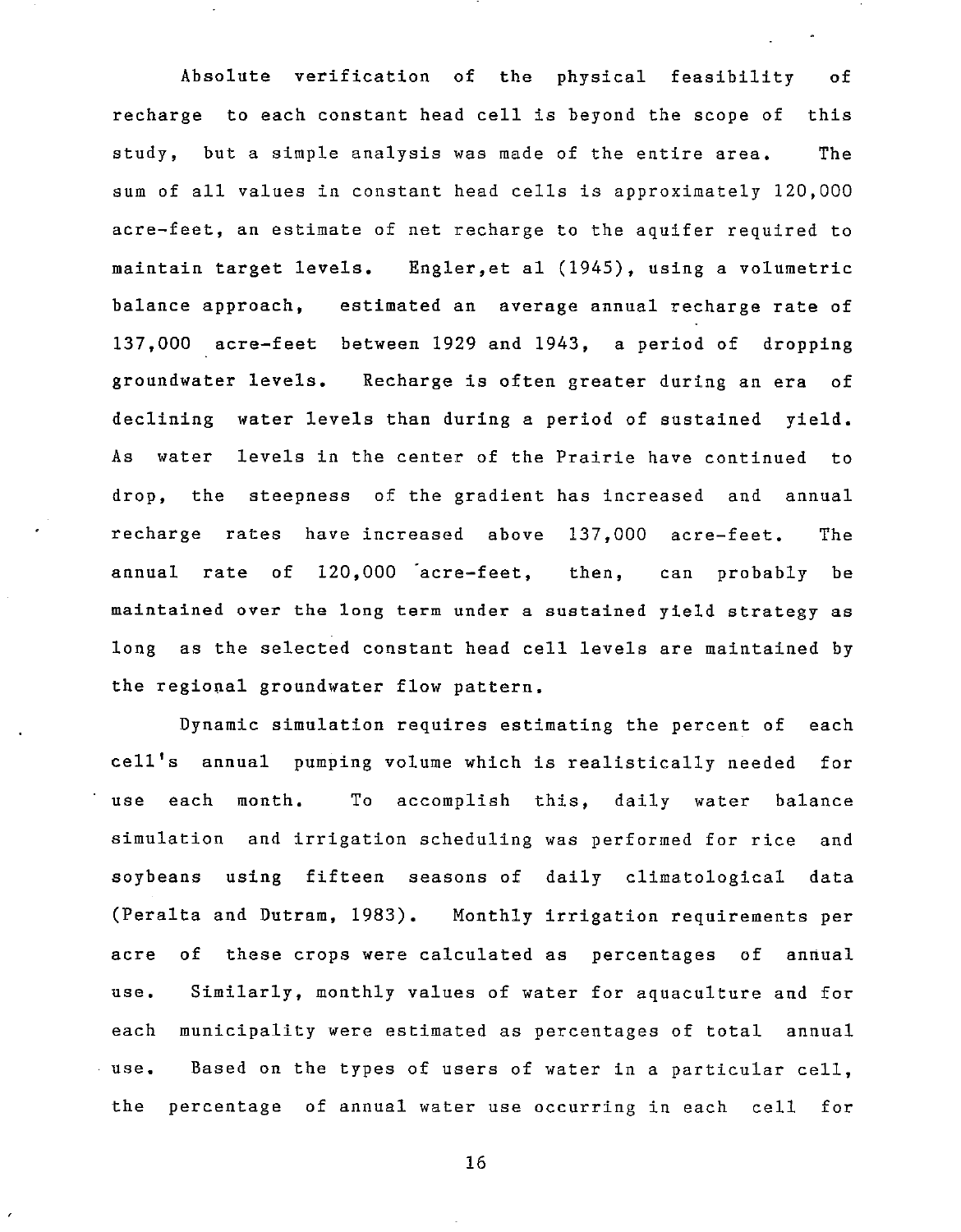each month was estimated. This composite percentage varied from cell to cell and from month to month. The calculated percentages were used to divide the annual sustained yield pumping value for each cell into twelve unequal monthly pumping volumes (April to March). For any cell, the sum of its twelve monthly values is its annual value. for each cell were duplicated ten times to create hypothetical The twelve pumping volumes pumping data for 120 consecutive months. Other input data were created as follows. The initial water levels were the same as the target levels and transmissivities were the same as those used in the steady state formulation. An effective porosity of 0.3 was assumed. This value was reported or used as the storage coefficient by earlier researchers (Engler, et aI, 1945; Sniegocki, 1964; Griffis, 1972) and was used in validating the use of AQUISIM for the Grand Prairie (Peralta, et aI, 1983).

One hundred and twenty consecutive months of response to the hypothetical pumping were simulated beginning in April and ending in March, using the AQUISIM model. After 120 months of simulation, the greatest difference between target and simulated groundwater elevations was 0.6 feet. This occurred in a cell with aquacultural water use. In almost all other cells, the difference between simulated and target levels was less than 0.03 feet. The very small differences between target and simulated values are comparable to those obtained in other upublished tests of this method. Figure 6 shows the differences between target and simulated water levels which occurred in August after 113 months of simulation. This month, immediately following the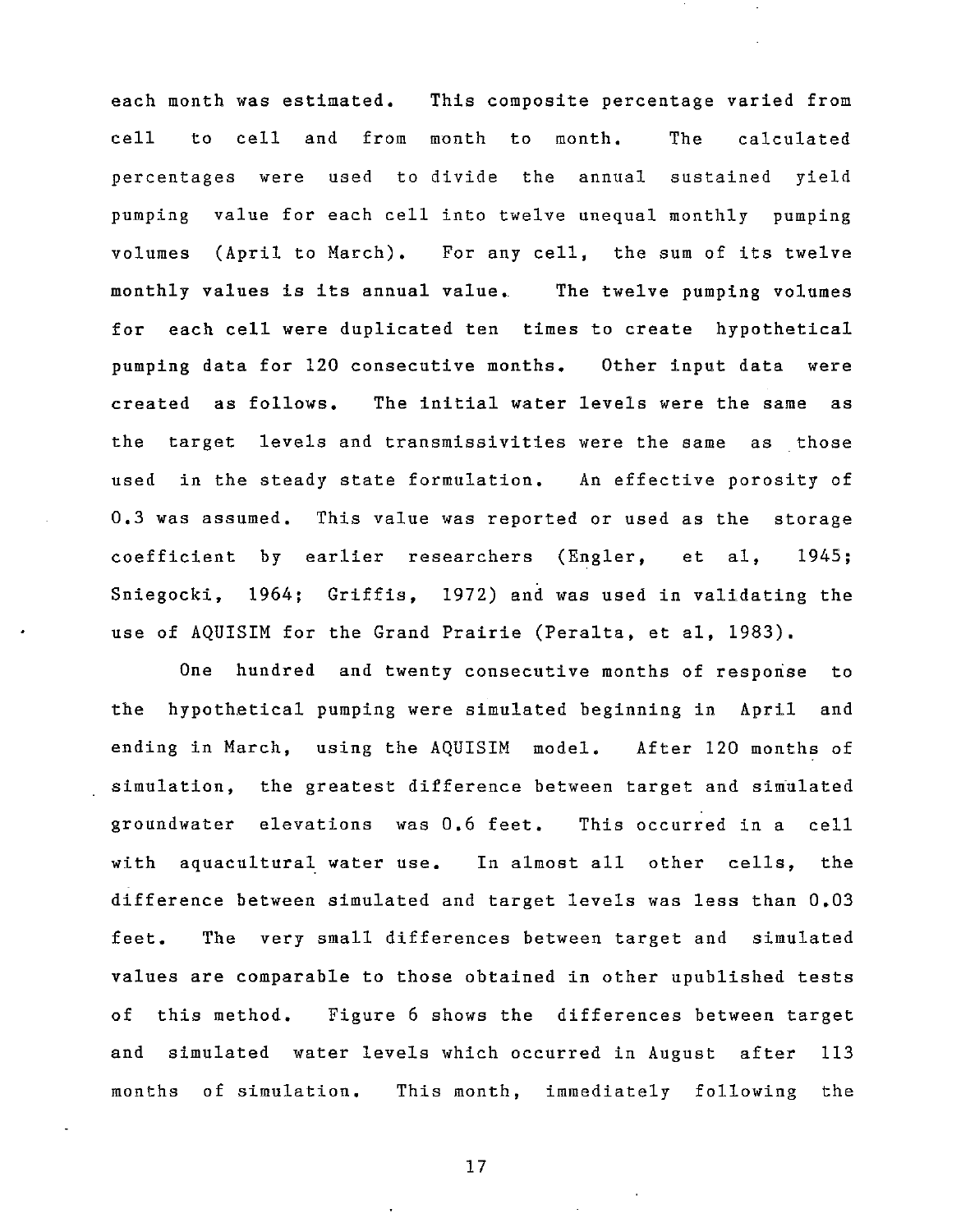|     | 0.0    | 0.0     | 0.0           | $0.0\,$  | $\pmb{0.0}$ | 0.0         | 0.0    |                 |                |        |        |        |        |        |        |        |                |
|-----|--------|---------|---------------|----------|-------------|-------------|--------|-----------------|----------------|--------|--------|--------|--------|--------|--------|--------|----------------|
| 0.0 | $-0.5$ |         | $-0.7$ $-0.1$ | $-0.3$   | $-0.1$      | $-0.3$      | $-0.1$ | 0.01            |                |        |        |        |        |        |        |        |                |
| O.O | $-0.5$ | $-0.11$ | $-0.1$        | $-0.7$   | $-0.4$      | $-0.1$      | $-0.0$ | $-0.0$          | 0.0            |        |        |        |        |        |        |        |                |
| 0.O | $-0.7$ |         | $-0.1$ $-0.1$ | $-0.2$   | $-0.3$      | $-0.2$      | 0.0    | $-0.1$          | 0.0            |        |        |        |        |        |        |        |                |
| 0.0 | $-1.1$ |         | $-0.1$ $-0.3$ | $-0.3$   | $-0.2$      | $-0.2$      | $-0.1$ |                 | $-0.11 - 0.2$  | 0.0    |        |        |        |        |        |        |                |
|     | 0.0    |         | $-0.6 - 0.5$  | $-0.3$ } | $-0.1$      | -0.1        | -0.1   |                 | $-1.1 - 0.5$   | -0.1   | 0.0    |        |        |        |        |        |                |
|     | 0.0    | $-2.4$  | $-0.6$        | $-0.3$   | $-0.1$      | $-0.4$      | $-0.1$ |                 | $-0.2 - 0.3$   | $-0.3$ | $-0.2$ | 0.0    |        |        |        |        |                |
|     |        | 0.5     | 0.0           | $-0.1$   | $-0.2$      | $-0.2$      | $-0.1$ |                 | $-0.3 - 0.3$   | -0.3   | $-0.2$ | $-0.0$ |        |        |        |        |                |
|     |        |         |               | 0.0      | -0.0        | $-0.1$      | $-0.3$ |                 | $-0.4$ $-0.3$  | $-0.4$ | $-0.2$ | $-0.1$ | 0.0    |        |        |        |                |
|     |        |         |               |          | 0.0         | $-0.0$      | -0.0   |                 | $-0.1$ $-0.1$  | $-0.2$ | $-0.2$ | $-0.1$ | 0.0    |        |        |        |                |
|     |        |         |               |          |             | 0.0         | -0.1   | $-0.1$ ] $-0.1$ |                | -0.2   | $-0.3$ | $-0.0$ | 0.0    | 0.0    |        |        |                |
|     |        |         |               |          |             | $-0.0$      | $-0.1$ |                 | $-0.2$ $-0.2$  | $-0.3$ | $-0.2$ | $-0.0$ | $-0.1$ | $-0.0$ | 0.0    |        |                |
|     |        |         |               |          |             | ${\bf 0.0}$ | $-0.3$ |                 | $-0.2$ $-0.2$  | $-0.3$ | $-0.4$ | $-0.1$ | $-0.1$ | $-0.1$ | 0.0    | 0.0    |                |
|     |        |         |               |          |             |             | 0.0    | $-0.5 - 0.6$    |                | -0.3   | $-0.4$ | $-0.3$ | $-0.3$ | $-0.2$ | -0.0   | 0.0    | 0.0            |
|     |        |         |               |          |             |             | 0.0    | $-0.2(-0.4)$    |                | 1-0.2  | $-0.3$ | $-0.3$ | $-0.4$ | $-0.4$ | 0.0    | $-0.1$ | 0.0            |
|     |        |         |               |          |             |             | 0.0    | $-0.0$ -0.5     |                | $-0.3$ | $-0.5$ | $-0.5$ | $-0.2$ | $-0.1$ | $-0.0$ | -0.01  | $\mathbf{0.0}$ |
|     |        |         |               |          |             |             |        |                 | $0.0$ -0.5     | $-0.2$ | -0.4   | -0.6   | $-0.5$ | -0. 1  | 0.0    | 0.0    | 0.0            |
|     |        |         |               |          |             |             |        |                 | $\mathbf{0.0}$ | -0.0   | -0.1   | $-0.3$ | $-0.2$ | $-0.1$ | $-0.0$ | 0.0    |                |
|     |        |         |               |          |             |             |        |                 |                | 0.0    | 0.0    | $-0.1$ | $-0.1$ | $-0.3$ | $-0.0$ | 0.0    |                |
|     |        |         |               |          |             |             |        |                 |                | 0.0    | 0.0    | 0.0    | 0.0    | 0.0    | 0.0    |        |                |
|     |        |         |               |          |             |             |        |                 |                | 0.0    | 0.0    | $-0.1$ | $-0.0$ | -0.0   | 0.0    |        |                |
|     |        |         |               |          |             |             |        |                 |                |        | 0.0    | 0.0    | 0.0    | 0.0    |        |        |                |

**Simulated - target elevations in August,**  after 113 months of simulation (ft)

. . ..

FIGURE G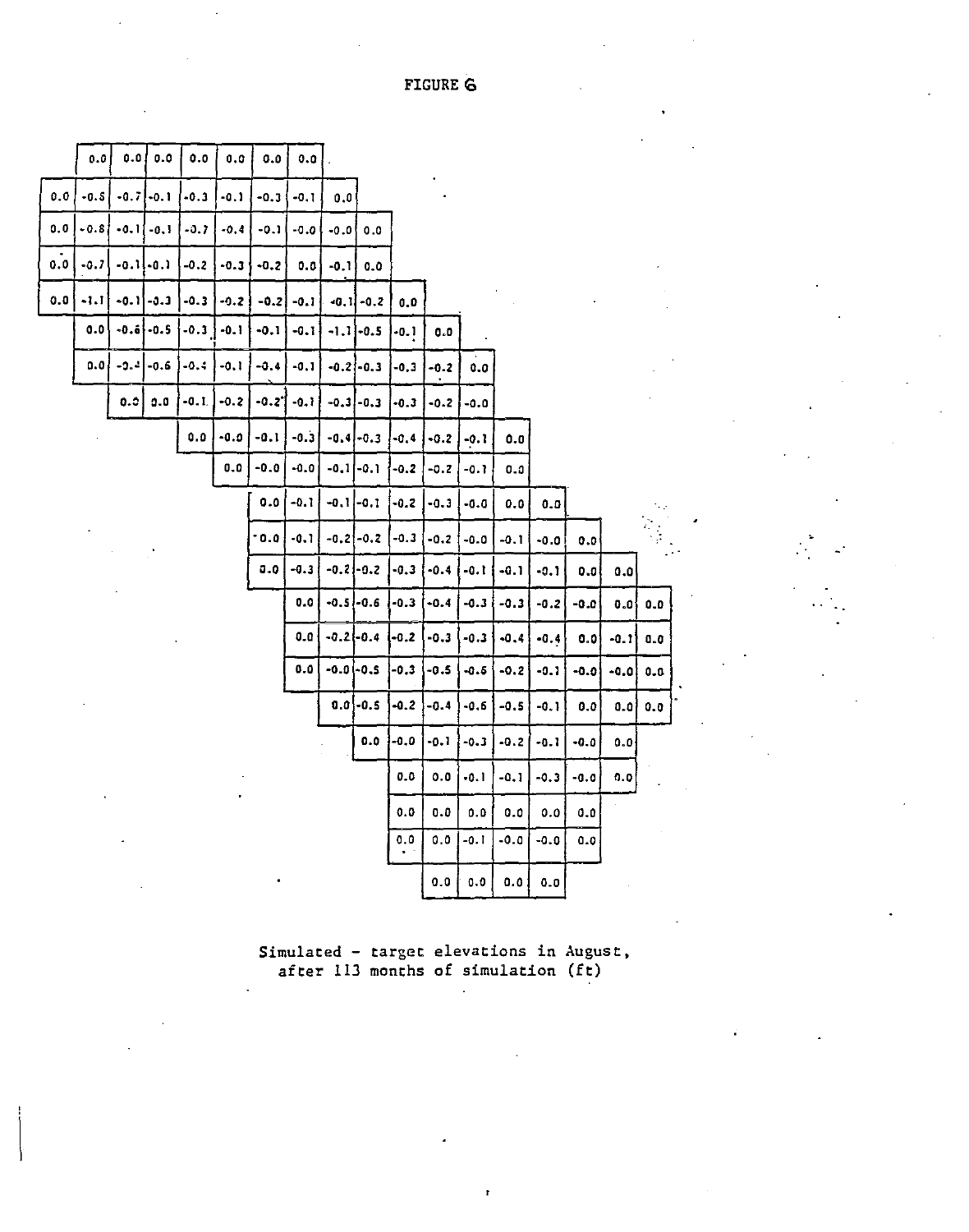irrigation season, displays the greatest difference between simulated and target levels. Even then, the average elevation in the "worst" cell is within 1.1 feet of the target elevation.

In summary, the pumping strategy shown in Figure 5 may be considered to be a sustained yield pumping strategy. There are, of course, many possible sustained yield pumping strategies and sets of target levels for any given area. Depending upon the water management goals to be met, users may find it desirable to provide for sufficient saturated thicknesses to protect domestic use or to provide for use during times of drought. Target levels and pumping strategies to more uniformly meet groundwater needs over an area and to assure the existence of a minimum acceptable saturated thickness have been designed. A current effort involves determining the set of spring target levels for the Grand Prairie which can insure sufficient saturated thicknesses even during drought when all or most water needs must be met by groundwater.

Depending on how different the chosen target levels are from current levels, a number of years of management might be required for actual and target water levels to coincide. During that period, during the sustained yield era, and during periods of recovery from drought, pumping in some cells would be less than present pumping. To insure the continued availability of sufficient water to meet water requirements, surface water would be required to supplement groundwater supplies. Fortunately, in the case of the Grand Prairie, preliminary indications are that adequate surface water resources exist nearby to provide the necessary supplemental water.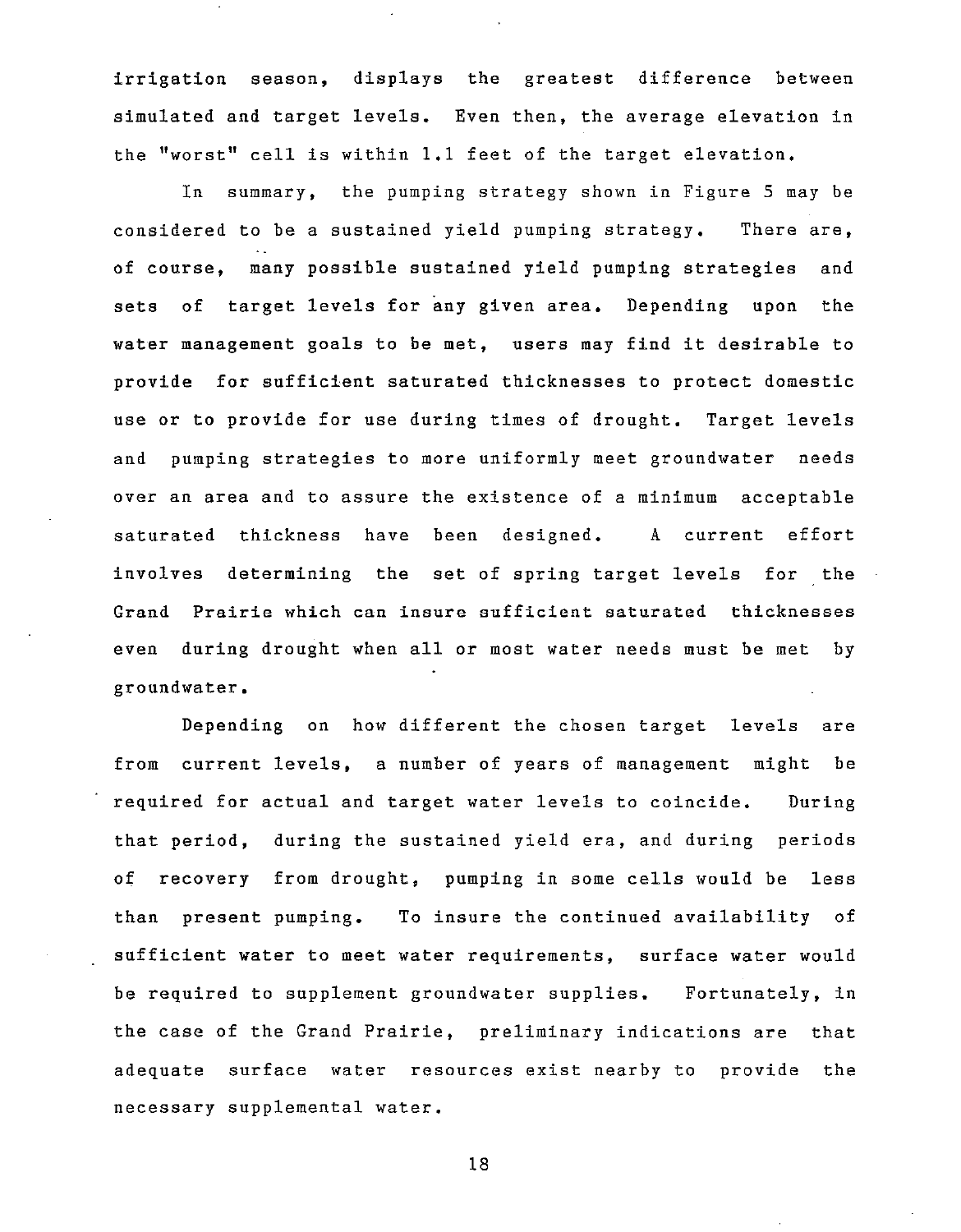GROUNDWATER MANAGEMENT AND THE RIPARIAN RIGHTS/REASONABLE USE DOCTRINE

#### Arkansas Water Law

No matter how equitable and efficient a particular engineering solution to a problem may be, legal constraints must be taken into account. Arkansas' system of water rights has evolved over time and is dependent upon both statutory (legislator-made) and case (judge-made) law. Relatively few statutes governing the right to use water have been passed by the Arkansas General Assembly. With the exception of pollution control measures which are largely mandated by federal law, most water rights issues have been settled in the state courts. As a result, Arkansas water law has evolved primarily on a case by case basis (Peralta,A.,1982).

Understanding how Arkansas' current water law came into being is important, both in ascertaining whether the target level method is legal now, and in evaluating trends that might impact groundwater management efforts in the foreseeable future. For this report, applicable Arkansas water law is briefly reviewed to assess the feasibility of implementing a sustained yield pumping strategy to maintain or achieve target water levels. (For a more comprehensive look at Arkansas water law, see Arkansas Water Law by Paul Douglas Mays, Arkansas Soil and Water Conservation Commission, 1981.)

Arkansas is blessed with an average of forty-nine inches of rainfall annually, some 2,700 miles of surface streams and substantial groundwater reserves (U.S. Geological Survey, 1969).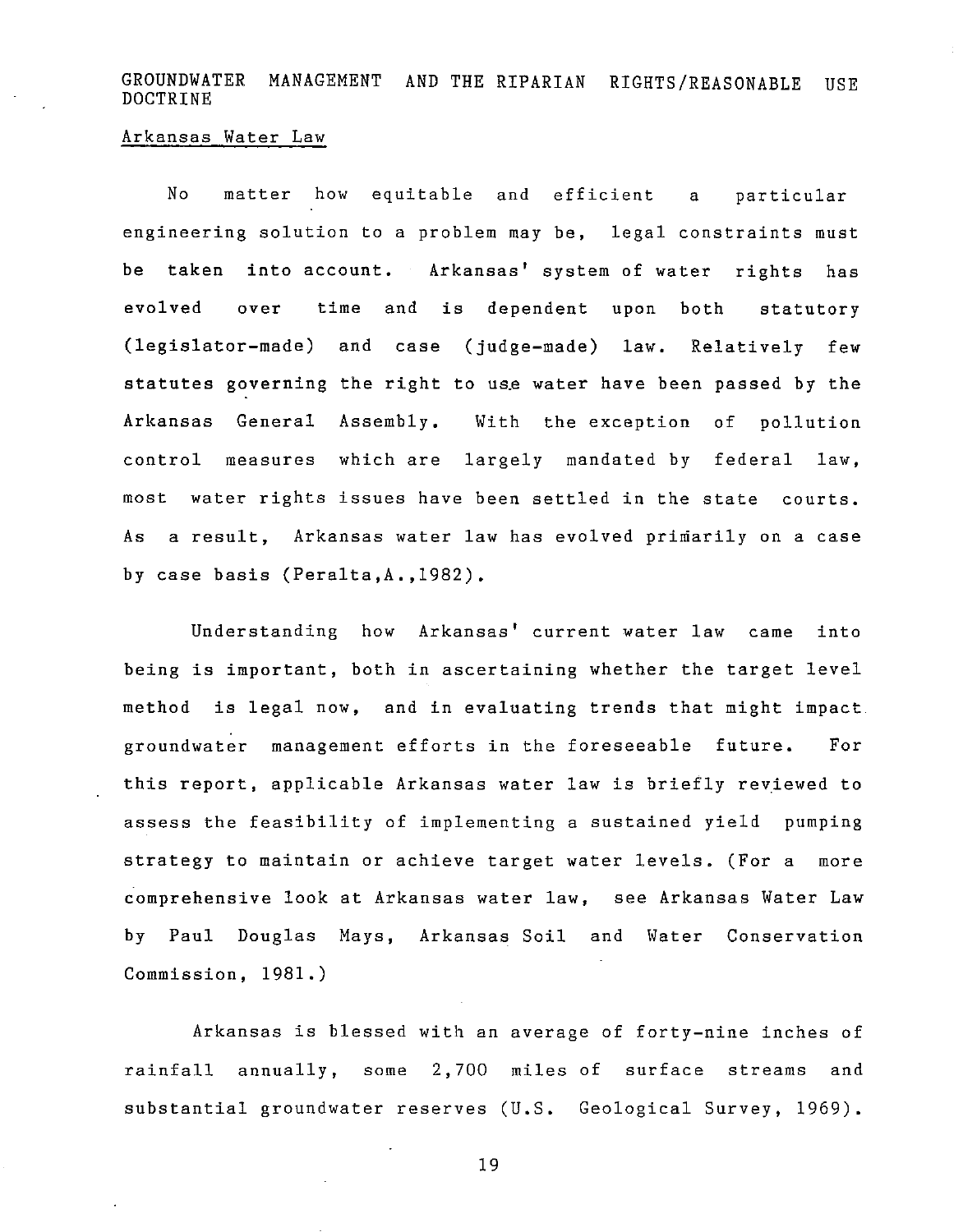Most water disputes in the past have concerned disposal of excess surface water rather than the right to use water (Dewsnup and Jensen, 1973). As is true in most of the humid Eastern States, Arkansas water rights are based on the old English common law. With the passage of the Reception Statute, Arkansas law received the common law of England and all statutes of the British Parliament "made prior to the fourth year of James the First ... of a general nature... and not inconsistent with the Constitution and laws of the United States *ot* the Constitution and laws of Arkansas".1 Under the common law, the right to use surface water is incident to ownership of "riparian" land--land abutting surface water. The right to use groundwater is incident to the ownership of land overlying groundwater.

The riparian rights doctrine (as opposed to the doctrine of prior appropriation) has long been recognized as the governing doctrine for both ground and surface water in Arkansas. 2 Riparian proprietors share a coequal right to use the water they hold in common. The Arkansas Supreme Court has ruled that "no proprietor has priority in use of water in derogation of another's rights."3 The right to use water under riparian rights is attached to the land as an actual part and parcel of the soil.4 Like other property rights, riparian rights are protected by constitutional due process.S

Riparian rights are usufructUary rights -- rights to use water without damaging the source--not actual ownership (Hutchins,1974). 'The maxim, "sic utere tuo ut alienum non laedas," was applied in the reasoning of the early Arkansas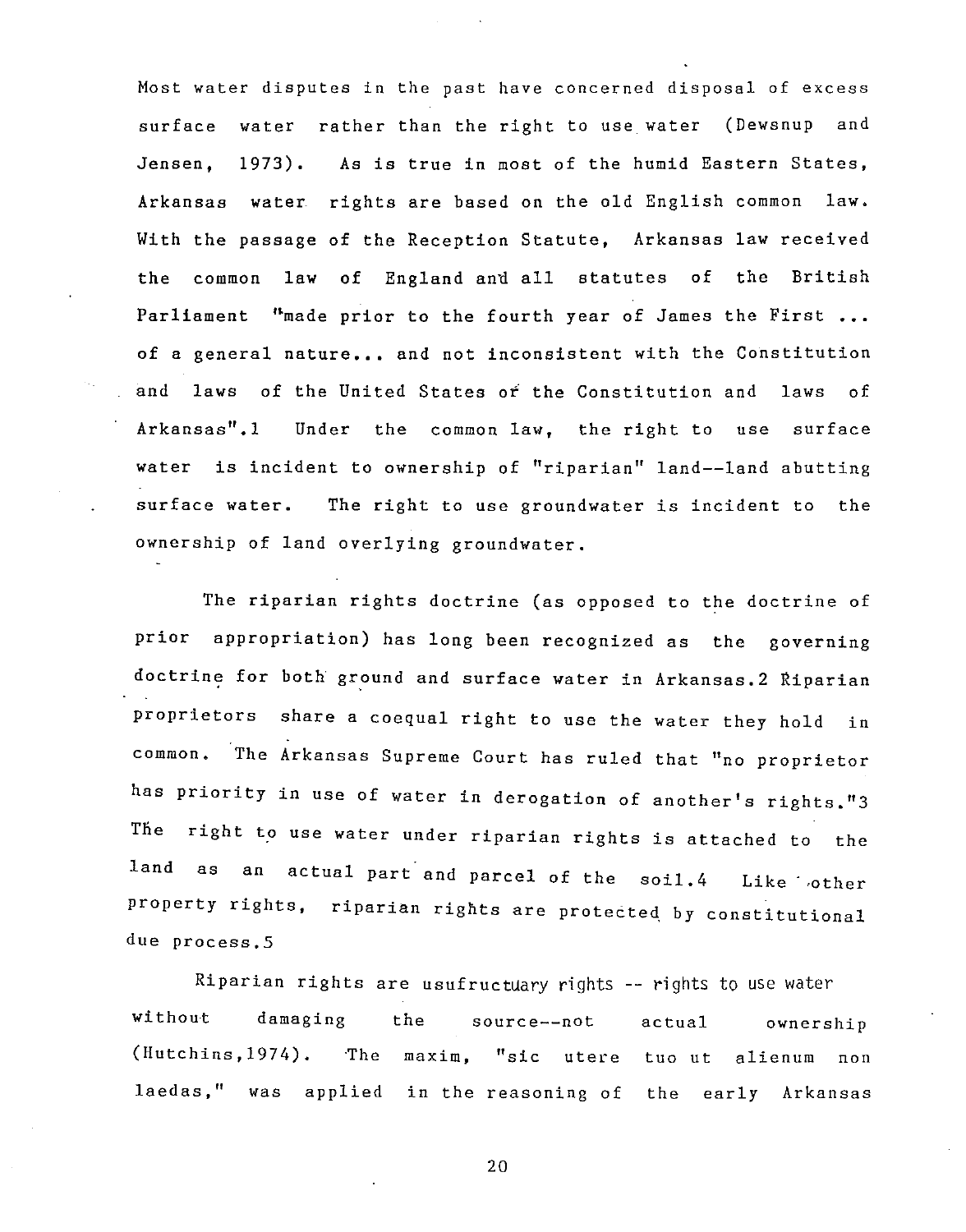cases. Basically, this means to "use your property in a manner which will not injure others."

Arkansas groundwater law is subject to the law of surface waters (6) so a fundamental understanding of surface water law naturally precedes an understanding of Arkansas groundwater law. The legal use of surface water in the state was originally governed by the "natural flow" rule which basically limited water use to domestic use. Artificial uses such as irrigation were not legally permissible.7 Under the natural flow rule, each riparian owner was "entitled to the usual flow of a stream in its natural channel over his land, undiminished in quantity and unimpaired in quality."8 The natural flow rule required that the stream remain virtually unchanged.

As has been done in most riparian states, the Arkansas Supreme Court has modified the natural flow rule to allow "reasonable use" of water by riparian land owners.9 Such reasonable use must not unreasonably interfere with reasonable beneficial use of the water by other riparian landowners.l0 Protection from "unreasonable use" extends to quality as well as quantity.ll In Harris **v.** Brooks,the landmark case reasonable use in Arkansas, the Court stated that: for

> "the purpose of the law is to secure to each riparian owner equality in the use of water as near as may be by requiring each to excercise his right reasonably and with due regard to the rights of others similarly situated."12

The court has ruled that among riparians, domestic users have precedence, and after domestic use, all other uses are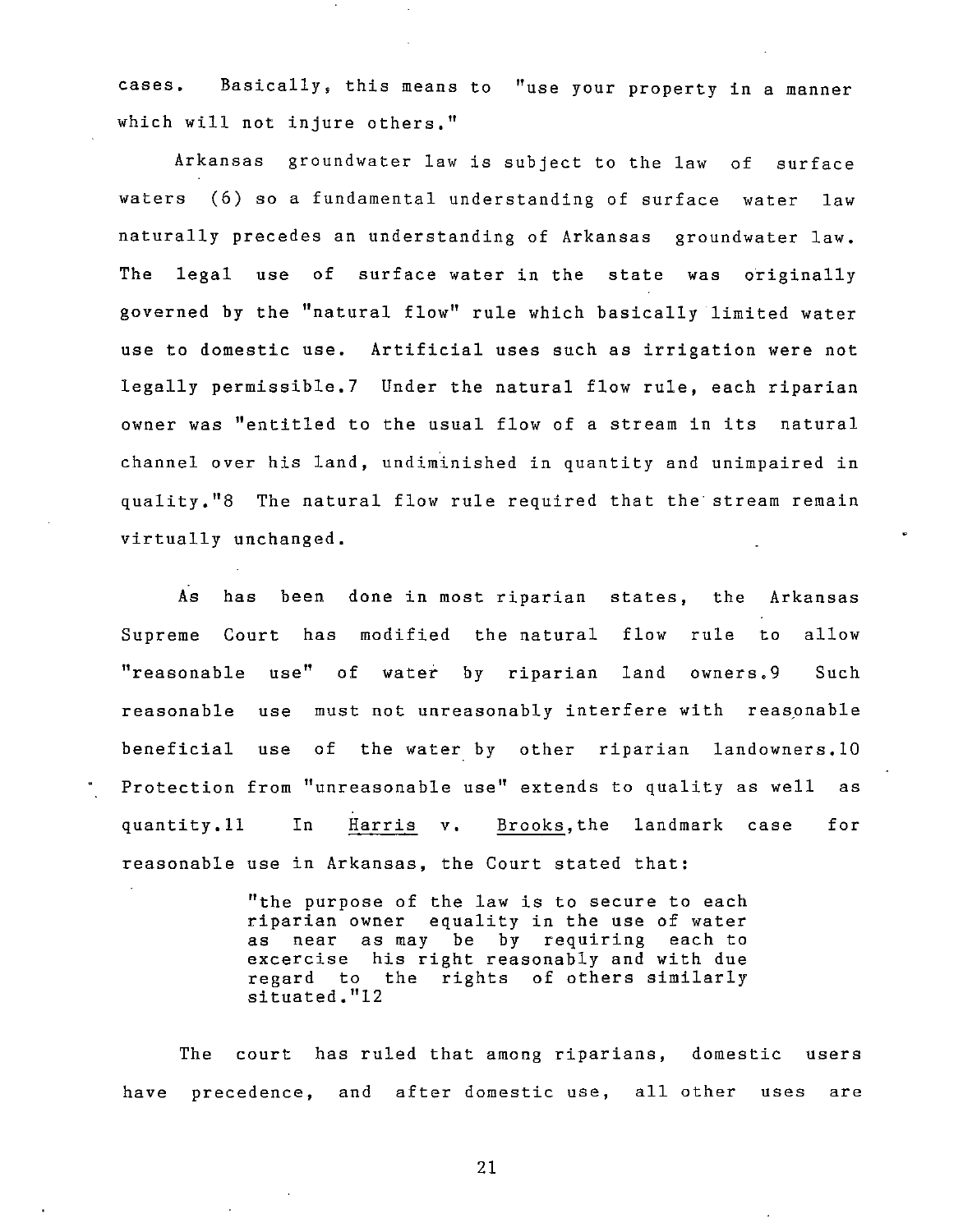equal.13 Arkansas statutory law delineates priority of surface water use during times of scarcity as: (l)sustaining life; (2)maintaining health; and (3) increasing wealth.14

Because of the hidden nature of groundwater, the old English common law did little to regulate its use. Groundwater was considered to be mysterious and its appearances and disappearances to be almost magical. Accordingly, early groundwater law recognized "absolute ownership" by the overlying landowner. Any groundwater an overlying owner could capture was legally his to use, regardless of how such capture affected the underground water supply of his neighbor.

As knowledge about groundwater has increased, most states have replaced absolute ownership with a more realistic rule. The Arkansas Supreme Court has chosen to apply the riparian rights doctrine and reasonable use standard governing surface water to ground water use as well.1S In Jones v. Oz-Ark-Val Poultry Co., the court stated that the reasonable use rule should apply to all underground waters--whether a **"true**  subterranean stream" or "subterranean percolating waters."16

An owner of land overlying groundwater has the right to use the water "to the full extent of his needs if, the common supply is sufficient, and to the extent of a reasonable share thereof, if the supply is so scant that the use by one will affect the supply of other overlying users."17 The Arkansas high court has favorably recognized the California correlative rights doctrine as set forth in Hudson v. Dailey.18 Under correlative rights,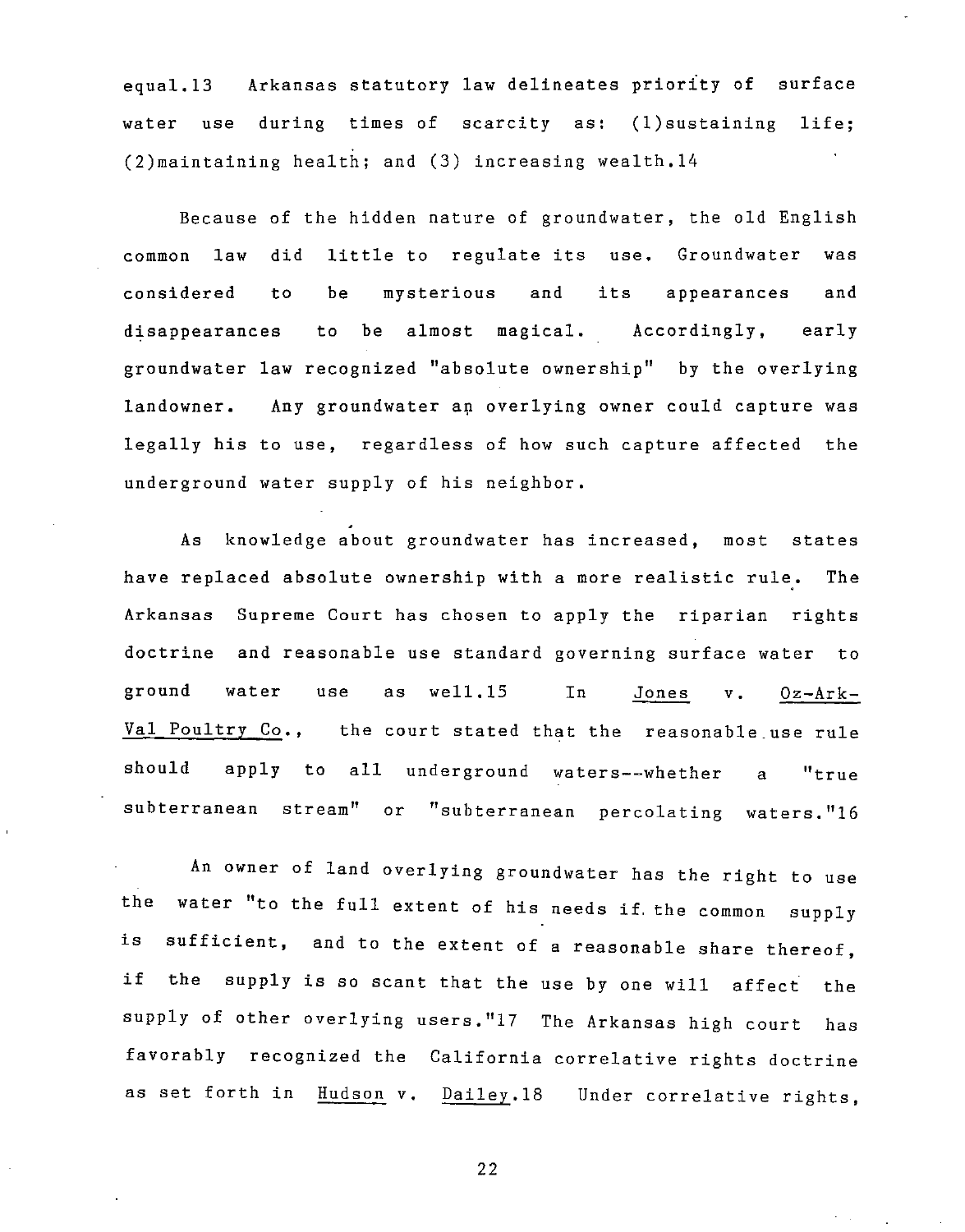the reasonable use rule is modified in times of scarcity to entitle each overlying landowner to a proportionate or prorated share of the available supply.19

In harmony with case and statutory law governing surface water use, the Court has, in general, called industrial use of groundwater which interferes with domestic use "unreasonable."20 (Here, it must be noted that the legal merit or utility of an activity which produces harm is weighed against the legal gravity of the harm on a case by case basis and that the decision is based on the court's judgement, so no absolutes can be stated.) Agricultural and industrial users alike are increasingly vulnerable to the possibility of successful litigation as groundwater levels decline and domestic use is disrupted. In fact, in the Grand Prairie, a number of wells have already become unusable and as water levels continue to decline, more will follow.

In Arkansas, "only when a riparian proprietor's use of water is unreasonable can another who is harmed by it complain even though the harm is intentional."2l It is the reasonableness of the interference with other riparians that is decided when conflicting uses are brought before the court. In that sense, the reasonable use rule might be called the "reasonable interference rule." In Scott **v.** Slaughter, quoting from Harris **v.** Brooks, the Arkansas Supreme Court states that:

> "It recognizes that there is no sound reason for maintaining our lakes and streams at a normal level when the water can be beneficially used without causing unreasonable damage to other riparian owners."22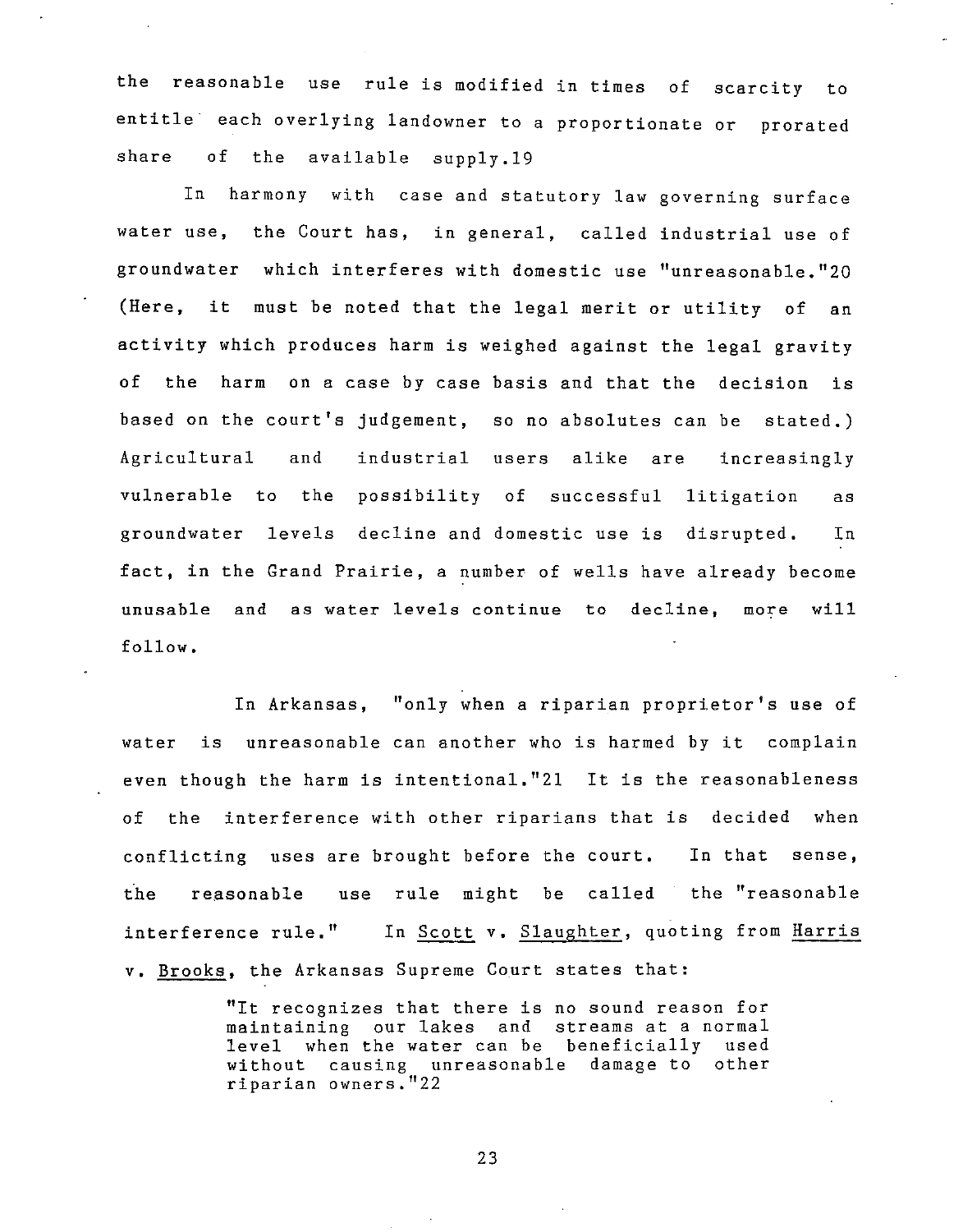The Arkansas high court has stated that unreasonable use is "largely a matter for the discretion of the court after an evaluation of the conflicting interests of each of the contestants before the court."23 The court considers such factors as the purpose, extent, duration, and necessity of use, the nature and size of the water supply, the extent of injury versus the benefit accrued from pumping and any other factors that come to the attention of the court.24 Two alternatives for dealing with "unreasonable" users have been recognized: (1) restraining further use; or (2) ordering payment to extend the affected well(s) to a greater depth.25

The Arkansas Supreme Court has avoided rigidly defining reasonable use. In Harris v. Brooks the court ruled "that we are not necessarily adopting all the interpretations given it by the decisions of other states, and that our own interpretation will be developed in the future as occasions arise."26 The concept of reasonable use is evolving as the Court addresses more complex water problems. The court recently removed a previous restriction requiring overlying owners to use water only on overlying lands. In Lingo v. The City of Jacksonville, the court ruled that "It is permissible for a riparian owner to move subterranean and percolating waters and use it away from the lands from which it was pumped if it does not injure the common supply of other riparian owners."27

The court has consistently used the maximum beneficial use of the State's water as a standard. In Harris v. Brooks the court elucidated:

"In all our consideration of the reasonable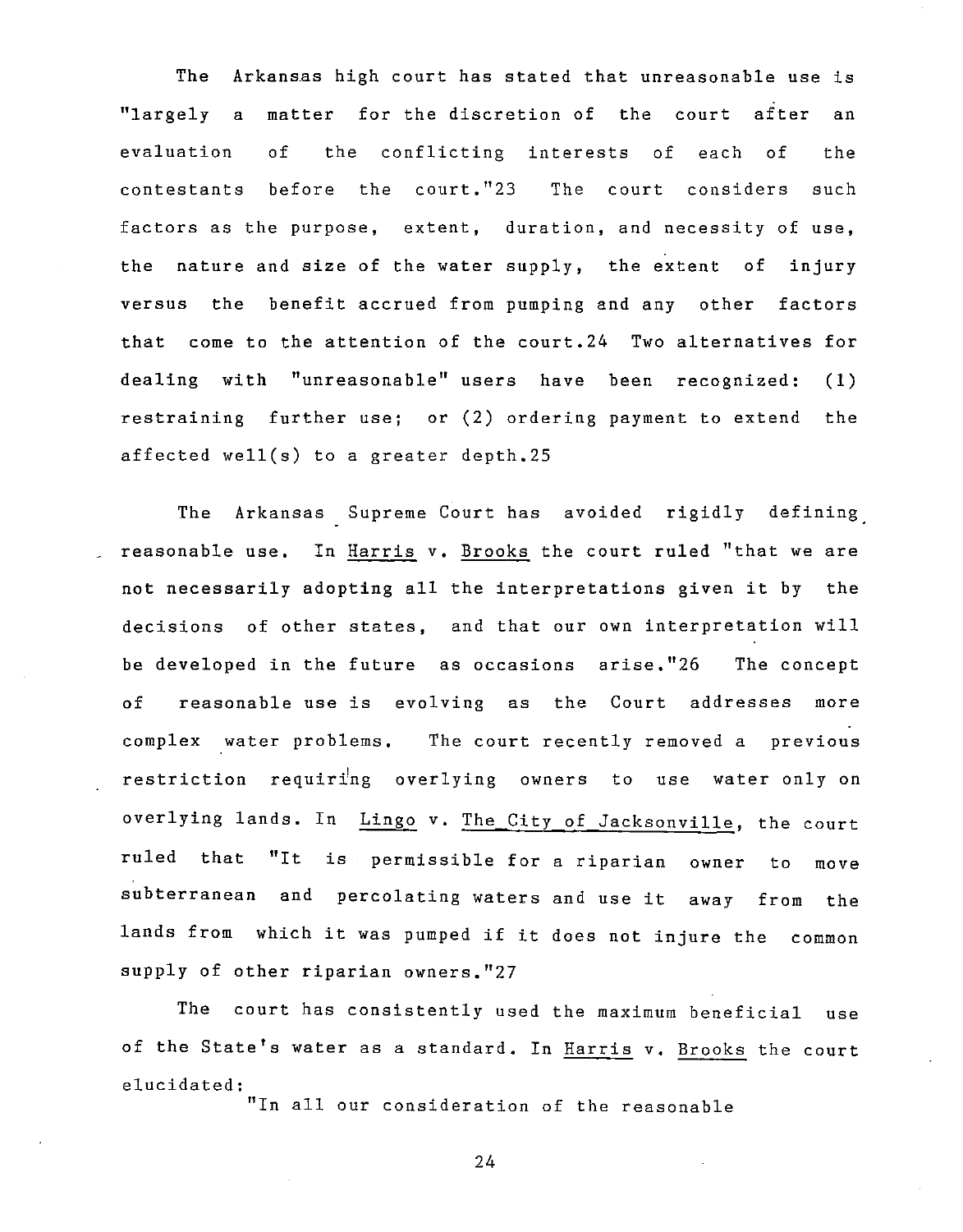use theory as we have attempted to explain it we have accepted the view that the benefits accruing to society in general from a maximum utilization of our water resources should not be denied merely because<br>the difficulties which may arise in the difficulties which may arise in its application."28

To summarize, Arkansas water law is based on a riparian "rights reasonable use rule for both surface and groundwater (whether percolating or flowing). Riparian or overlying owners have a right to make reasonable beneficial use of the water "with due regard to the rights of others similarly situated."29 Protection against "unreasonable" use extends to quality as well as to quantity. The courts decide which uses are reasonable and which are unreasonable on a case by case basis as conflicts **arise.** 

Domestic use is preferred over other uses of both ground and surface water. In times of scarcity, surface water use is allowed in the following order: (1) sustaining life; (2) maintaining health; and (3) increasing wealth. The correlative rights rule (giving overlying owners a proportionate or pro-rated share) modifies the reasonable use rule for groundwater use when the supply is insufficient to meet needs.

As a general rule, the Arkansas Supreme Court has sought to insure maximum beneficial use of the State's water resources. In order to promote maximum beneficial use, the court has modified the common law on several occassions and appears willing to make further changes as the need arises.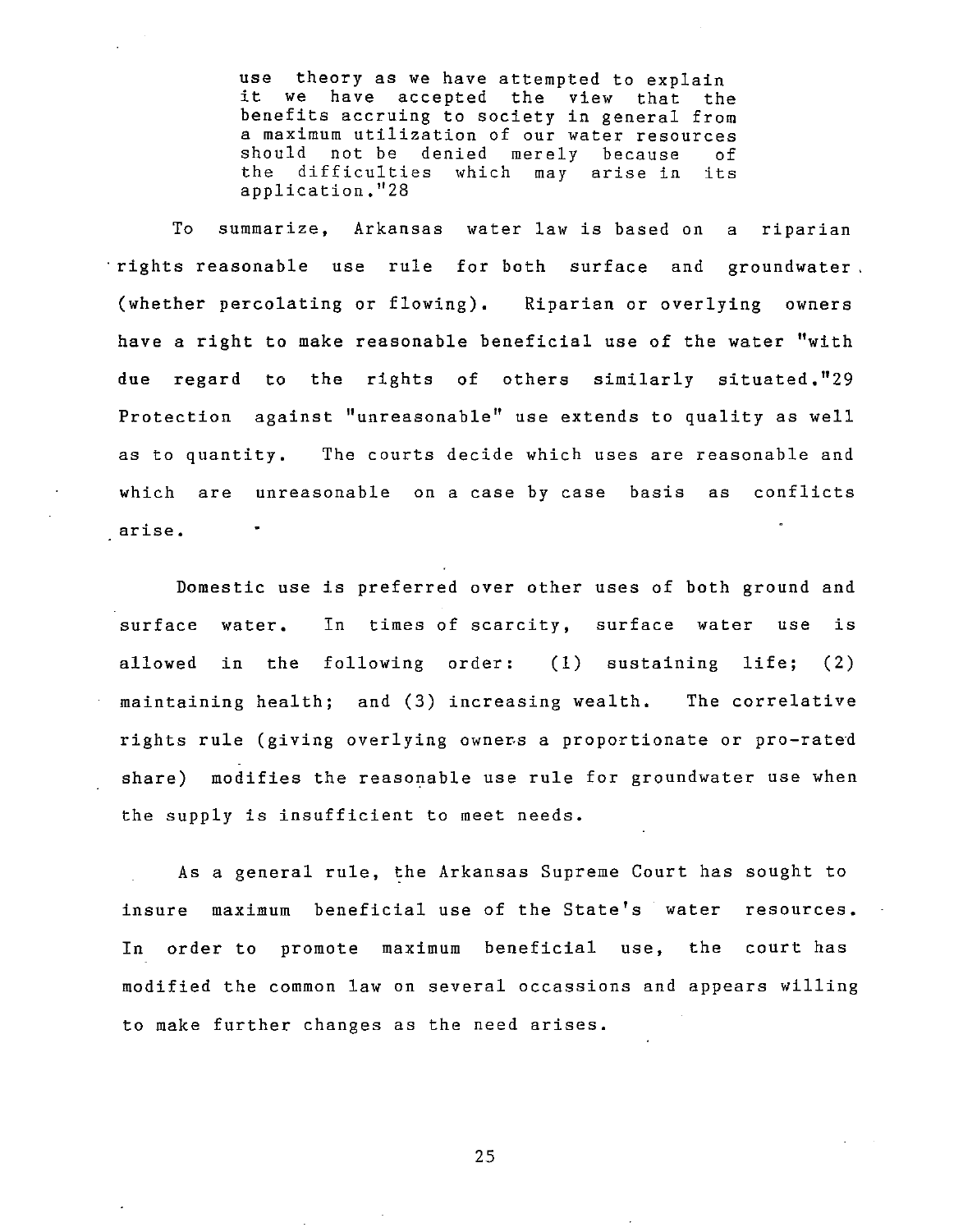#### Reasonable Use and the Target Level Approach

The use of target levels by the appropriate state agency or water management district to achieve or maintain a safe sustained yield is not incompatible with the reasonable use and correlative rights doctrine which regulates groundwater use in Arkansas. The reasonable use and correlative rights doctrine takes into consideration the amount of pumping compatible with protection against "unreasonable use" or "unreasonable interference". Pumping which interferes with domestic use, for example, has consistently been ruled to be "unreasonable." From that point of view, the courts already employ an informal sort of "target level" approach to determine the reasonableness of disputed water uses.The logical extension of the court's reasoning in this example is the formal recognition of target levels protecting domestic use because the court has consistently applied greater knowledge about the true nature of groundwater as such knowledge has become available. The use of either informally determined or . formally established target levels in future decisions is likely as the court applies the correlative rights doctrine of shared reductions to resolve the inevitable conflicts over water from aquifers being depleted by mining.

The court's decision to weigh the "extent of injury versus the benefit accrued from the pumping"(30) lends itself well to the designation of appropriate target levels (as needed) by the governing water management agency. Such levels are established to protect existing rights by: reducing the incidence of injury and assuring the continued availability of the resource for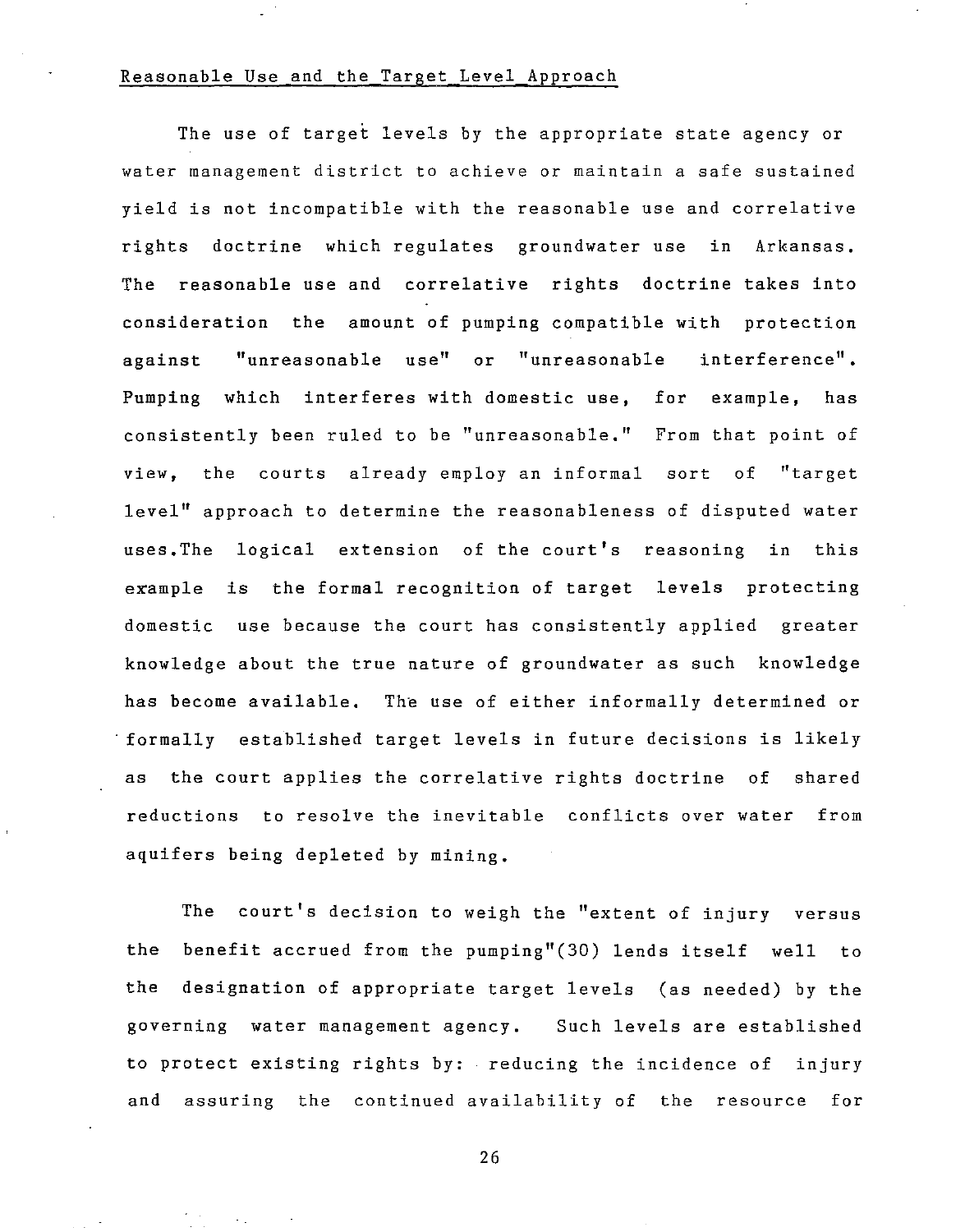beneficial use. Users complying with a prescribed target level strategy should enjoy a degree of protection from successful litigation over water use.

To avoid unnecessary economic hardship to users, the availability of supplemental surface water is essential. Any plan calling for reduced use of groundwater by some water users must provide for adequate surface water to meet needs. There is, at present, no case specifically approving nonriparian use of surface water. However, the meshing of ground and surface water law in the state and the rules governing municipalities set some precedent for approving such use. In the first place, the Arkansas Supreme Court has ruled in Lingo v. City of Jacksonville that off-site use of groundwater can, at least in some circumstances, constitute legal reasonable use.31 Combined with the court's decision in Jones v. Oz-Ark-Val Poultry Co.(32), that the reasonable use rule should be used to determine the rights of riparian owners whether they have surface waters, subterranean streams or percolating underground waters, Lingo makes it likely that the court will recognize the legality of off-site application of surface water.

Secondly, Arkansas municipalities currently transport and distribute both surface and groundwater to nonriparian and nonoverlying domestic and industrial users. Distribution of supplemental surface water to agricultural and other users by a water management agency is not inconsistent with the rules now governing cities. Similar statutory authority might, therefore, be extended to a water management agency.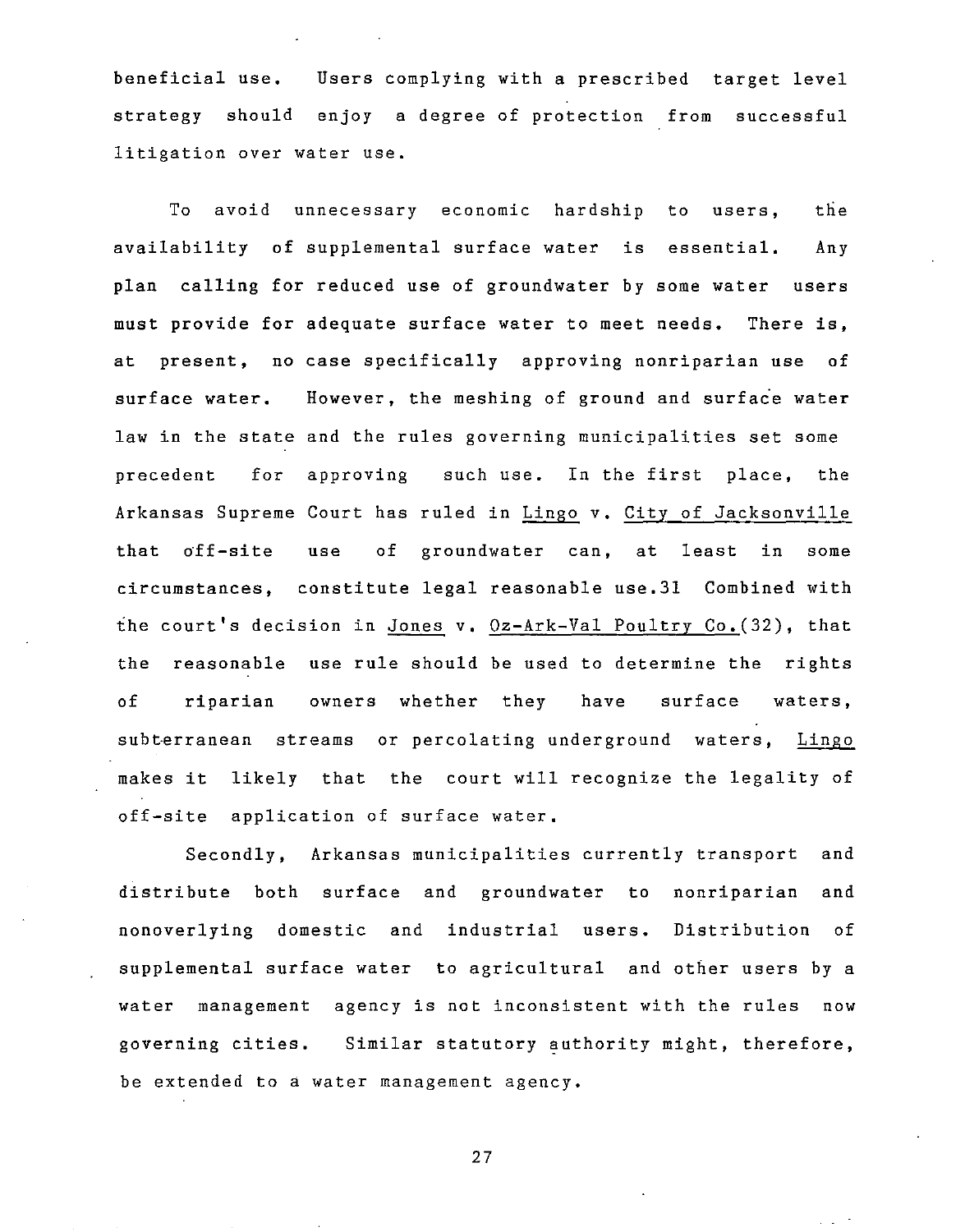Action by the Arkansas General Assembly to facillitate use of the target level approach is needed. Legislatures in Florida, Nebraska and elsewhere have created substate level districts empowered to capture, conserve, develop, purchase, transport and deliver ground and surface waters to users within the district. Application of the substate district concept (where needed) appears well-suited for conjunctive management of ground and surface water in Arkansas.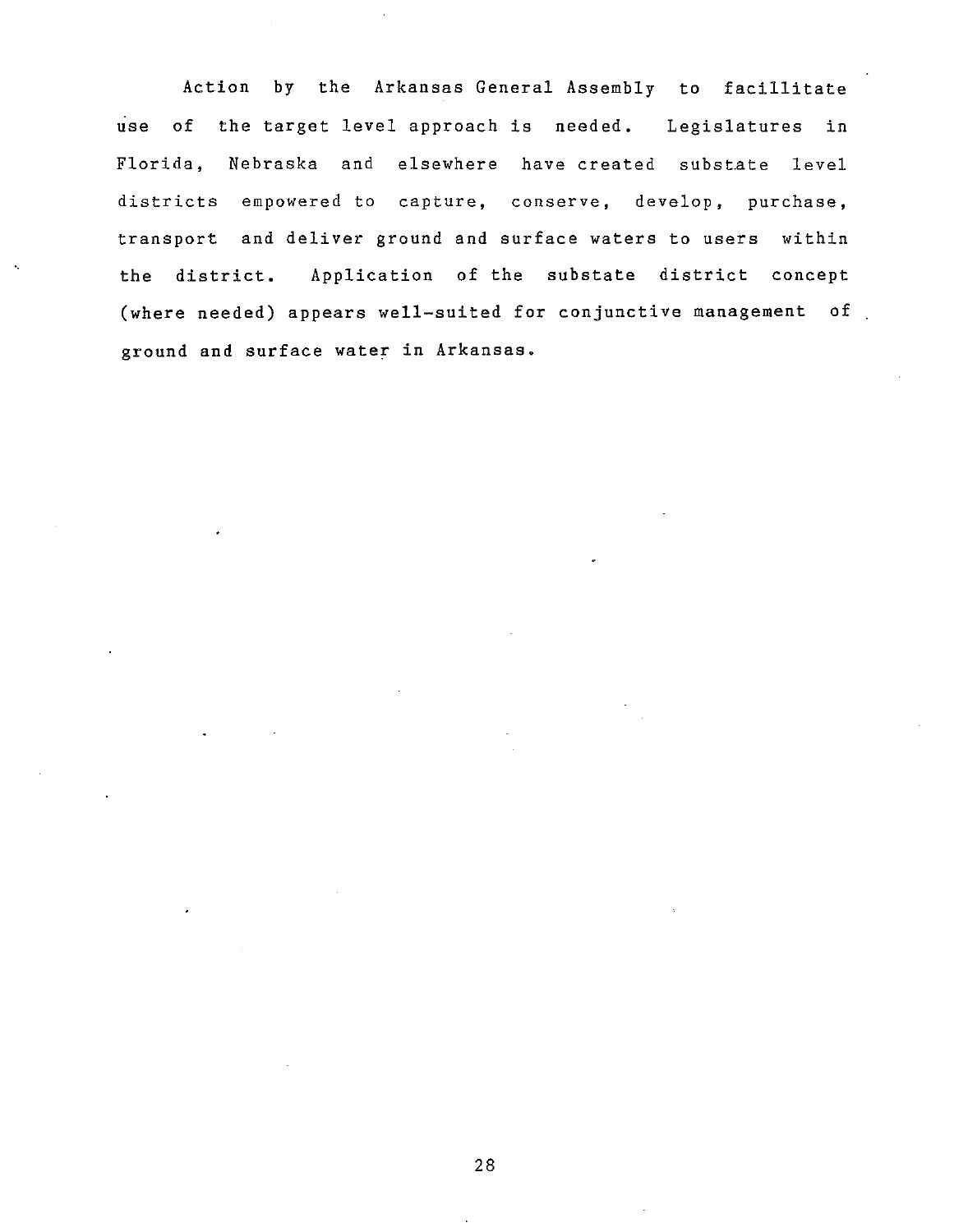#### SUMMARY AND CONCLUSIONS

A sub-state level groundwater management tool is presented utilizing a finite difference form of the Darcy Equation to estimate the annual pumping rates which will maintain groundwater levels at desired elevations. The spatially distributed pumping rates can constitute a sustained yield pumping strategy when considered on an annual spring to spring basis. Proper selection of the target water levels can insure that they also represent a safe sustained yield, providing sufficient saturated thickness to protect domestic or agricultural users even in times of drought. Thus, the target level approach is particularly attractive from a management point of view.

The target level approach is attractive from a water user's viewpoint as well. Some of the possible benefits to users employing the target level approach include:

- (1) the advantages of a workable and effective sub-state groundwater management technique with minimal changes in existing Arkansas water law;
- (2) the assurance that a certain volume of groundwater can be available for use year after year;
- (3) the assurance that groundwater can be available for use in times of drought when supplemental surface water is limited or unavailable;
- (4) the protection of aquifer/groundwater quality from degradation by maintaining appropriate water levels;
- (5) the achievement of a measure of protection from litigation charging unreasonable use;

and

(6) the protection of existing water rights.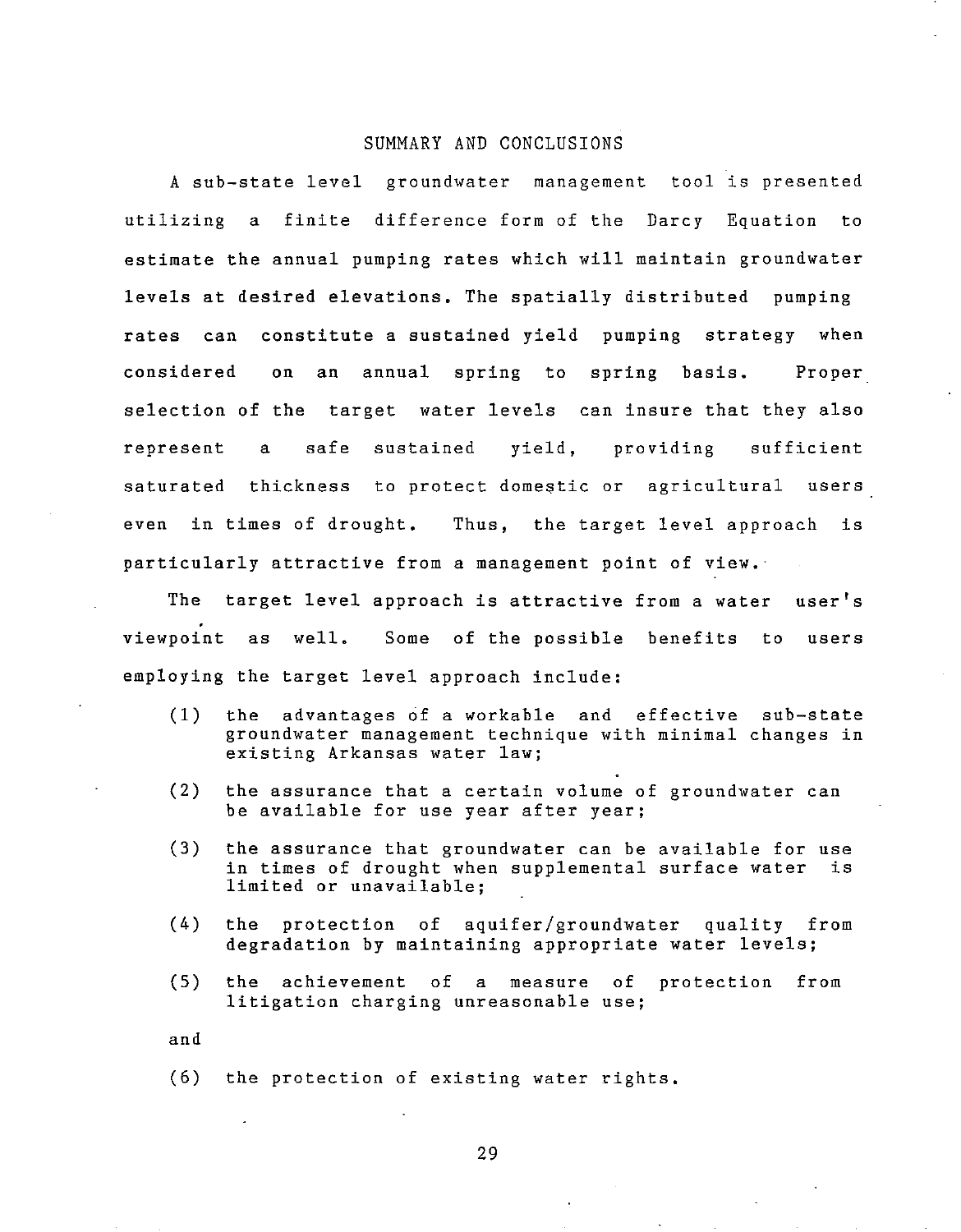The target level approach is not incompatible with the reasonable use and correlative rights doctrine which presently governs Arkansas groundwater use. Application of the target level approach by the appropriate water management agency violates none of the fundamental facets of Arkansas groundwater law, although legislative and/or judicial action is necessary for its utilization. For example, formal recognition of the legality of nonriparian use of supplemental surface water is needed. Any attempt to implement a sustained yield pumping strategy without provisions for supplying adequate supplemental surface water would be inequitable and economically unsupportable.

The target level approach is not meant to be used in isolation. It is but one element of the overall management strategy needed to reasonably and equitably meet current and future water requirements for the Arkansas Grand Prairie. The target level approach may be adapted for appication in other areas of Arkansas and in other states as well.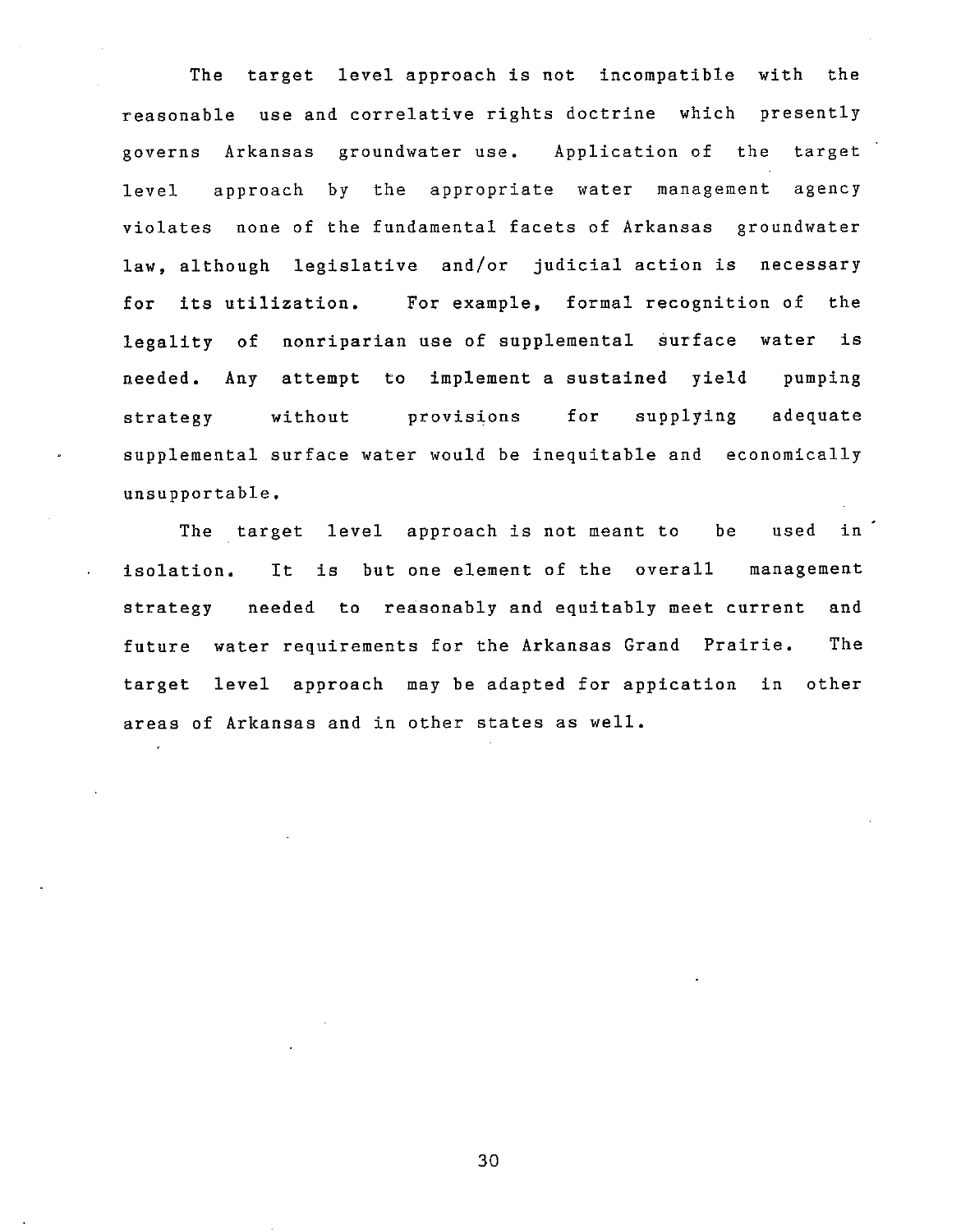#### REFERENCES CITED

- Dewsnup, Richard L., and Dallin W. Jensen, Eds. 1973. A summary digest of state water laws. National Water Commission, Arlington, Virginia.
- Engler, K., D. Thompson, and R. Kazman. 1945. Groundwater supplies for rice irrigation in the Grand Prairie region, Arkansas. Bulletin Experiment Station, Fayetteville, Arkansas. No. 457, University of Arkansas Agricultural
- Griffis, Carl L. 1972. Groundwater-surface water integration study in the Grand Prairie of Arkansas. Arkansas Water Resources<br>Research Center. Pub. No. 11, University of Arkansas. 11, University of Arkansas, Fayetteville, Arkansas.
- Hall, Warren A., and John A. Dracup. 1970. Water resources systems engineering. McGraw-Hill, New York, New York.
- Hutchins, Wells A. 1974. Water rights laws in the nineteen western states, Vol. II. Completed by Harold H. Ellis and J. Peter DeBraal, Misc. Pub. No. 1206, U.S. Department of Agriculture, Washington, D.C.
- Illangasekare, T., and H.J. Morel-Saytoux. 1980. A technique of reinitialization for efficient simulation of large aquifers using the discrete kernel approach. Unpublished, HYDROWAR Program, Colorado State University, Ft. Collins, Colorado.
- Lohman, S. W. 1979. Groundwater hydraulics. Professional Paper 708. U.S. Government Printing Office, Geological Survey Washington, D.C.
- Mays, Paul Douglas. 1981. Arkansas water law. Arkansas Soil and Water Conservation Commission, Little Rock, Arkansas.
- Morel-Seytoux, M.J., T.M. Illangasekare and A.R. Simpson. 1982. Modeling for management of a stream aquifer system. Pp.1342- 1349, In: ASCE Proceedings, Water Forum 81. New York, New York.
- Peralta, Ann. 1982. Alternative water management in Arkansas. The Winthrop Rockefeller Foundation, Little Rock, Arkansas. institutional arrangements for
- Peralta, R. C., R. Arce and T. Skergan. 1983. Management strategy for the conjunctive use of groundwater and surface water in the Grand Prairie: phase I. Project Completion Report for Arkansas Soil and Water Conservation Commission Contract, Agricultural Engineering Department, University of Arkansas, Fayetteville, Arkansas.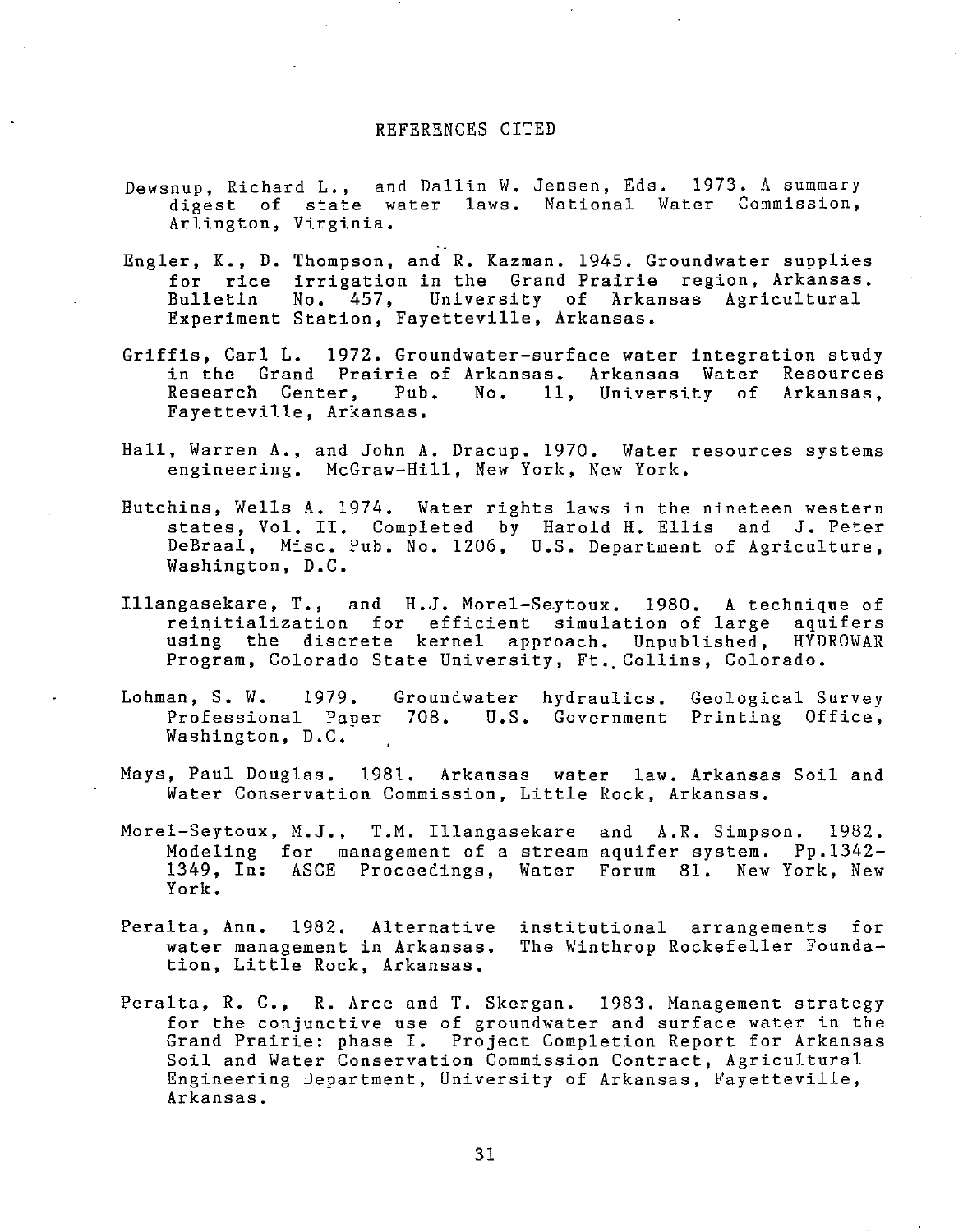#### REFERENCES CITED (CONT.)

- Peralta, R. C., and P. W. Dutram. 1983. Potential irrigation water needs in the Bayou Meto basin. Arkansas Agricultural Experiment Station Report No. University of Arkansas,  $\mathbf{L}$ Fayetteville, Arkansas.
- Sniegocki, Richard T. 1964. Hydrogeology of a part of the Grand Prairie region, Arkansas. Geological Survey Water Supply Paper 1615-B, Department of the Interior, Washington, D. C.
- Sophocleous, Marios. 1983. Groundwater observation network design for the Kansas Groundwater Management Districts, U.S.A., Journal of Hydrology, 61, 371-389.
- U. S. Geological Survey. 1969. Water for Arkansas. Little Rock, Arkansas.
- Verdin, K. L., H. J. Morel-Seytoux and T. H. Illangasekare. 1981. User's mannual for AQUISIM; FORTRAN IV programs for discrete kernels generation and for simulation of an isolated aquifer behavior in two dimensions. HYDROWAR Program, Colorado State University, Ft. Collins, Colorado.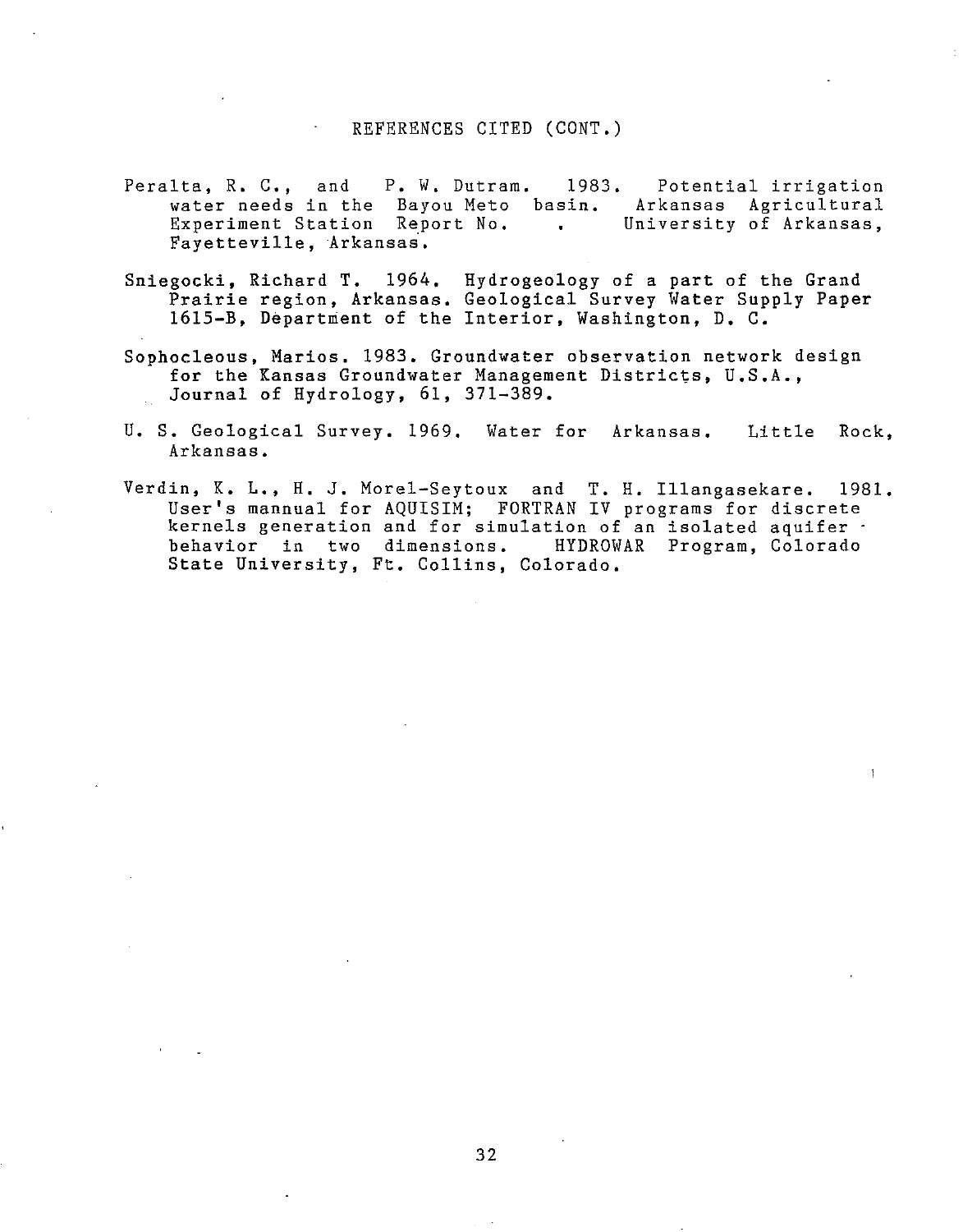# CASES AND STATUTES CITED

 $\sim$ 

 $\ddot{\phantom{a}}$ 

x

 $\bar{\mathcal{A}}$ 

 $\ddot{\phantom{a}}$ 

 $\ddot{\phantom{a}}$ 

| $\bf{1}$<br>Ark. Stat. Ann. 1-101.                                                           |
|----------------------------------------------------------------------------------------------|
| $\mathbf{2}$<br>Taylor v. Rudy, 99 Ark. 128, 137 S.W. 574.                                   |
| Boone v. Wilson, 125 Ark. 364, 188 S.W. 1160 (1916).                                         |
| Harrell v. City_of Conway, 224 Ark. 100, 271 S.W. 2d 924 (1954).                             |
| Harris v. Brooks, 225 Ark. 436, 283 S.W. 2d 129 (1955).                                      |
| Jones v.0Z-ARK-VAL Poultry Co., 228 Ark. 76, 306 S.W. 2d 111 (1957).                         |
| Scott v. Slaughter, 237 Ark. 394, 373 S.W. 2d 577 (1963).                                    |
| 3<br>Thomas v. LaCotts, 222 Ark. 171, 257 S.W. 2d 936 (1953).                                |
| 4<br>Meriwether Sand and Gravel Co. v. State, 181 Ark. 216, 26 S.W.<br>$2d$ 57 (1930).       |
| Thomas v. LaCotts, 222 Ark. 171, 257 S.W. 2d 936 (1953).                                     |
| 5.<br>Meriwether Sand and Gravel Co. v. State, 181 Ark. 216, 26 S.W.<br>$2d$ 57 (1930).      |
| Harrell v. City of Conway, 224 Ark. 100, 271 S.W. 2d 924 (1954).                             |
| -6<br>Jones v. 0Z-ARK-VAL Poultry Co., 228 Ark. 76, 306 S.W. 2d 111 (1957).                  |
| $\overline{7}$<br>Harrell v. City of Conway, 224 Ark. 100, 271 S.W. 2d 924 (1954).           |
| 8<br>Meriwether Sand and Gravel Co. v. State, 181 Ark. 216, 26 S.W.<br>$2d$ 57 (1930).<br>-9 |
| Ibid.                                                                                        |
| Thomas v. LaCotts, 222 Ark. 171, 257 S.W. 2d 936 (1953).                                     |
| Harrell v. City of Conway, 224 Ark. 100, 271 S.W. 2d 924 (1954).                             |
| Harris v. Brooks, 225 Ark. 436, 283 S.W. 2d 129 (1955).                                      |
| 10<br>Harris v. Brooks, 225 Ark. 436, 283 S.W. 2d 129 (1955).                                |

33

 $\bullet$ 

 $\bar{\mathcal{A}}$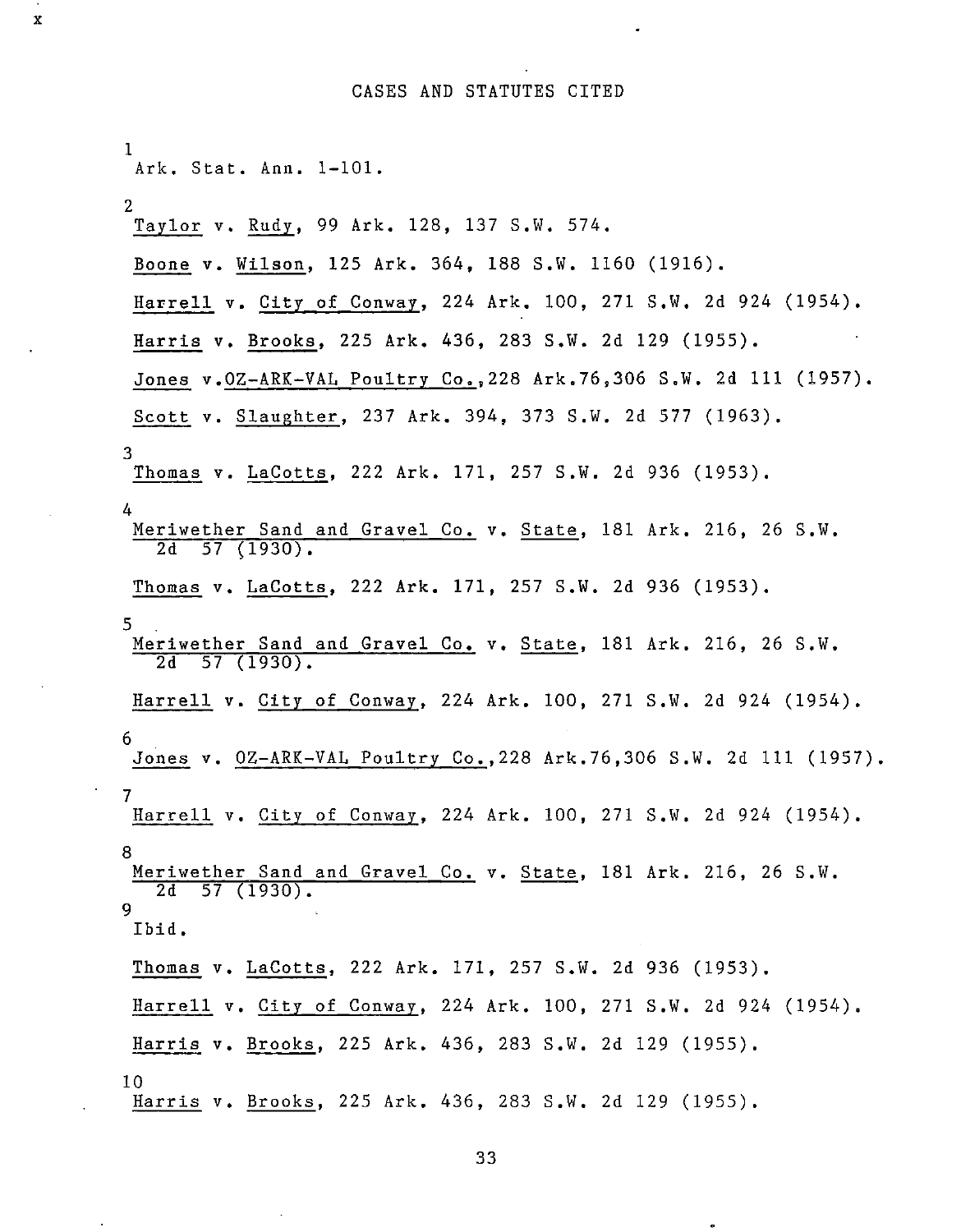#### CASES AND STATUTES CITED (Cont.)

11 Meriwether Sand and Gravel Co. v. State, 181 Ark. 216, 26 S.W. 2d 57 (1930). 12 Harris v. Brooks, 225 Ark. 436, 283 S.W. 2d 129 (1955). 13 Ibid. 14 Ark. Stat. Ann. 21-1308. 15 Jones v. OZ-ARK-VAL Poultry Co., 228 Ark. 76, 306 S.W. 2d III (1957). 16 Ibid. 17 Ibid. Hudson v. Dailey, 156 Cal. 617, 105 (1909). 18 Jones v. OZ-ARK-VAL Poultry Co., 228 Ark. 76, 306 S.W. 2d III (1957). Hudson v. Dailey, 156 Cal. 617, 105 (1909). 19 Hudson v. Dailey, 156 Cal. 617, 105 (1909). 20 Jones v. OZ-ARK-VAL Poultry Co., 228 Ark. 76, 306 S.W. 2d III (1957). 21 Harris v. Brooks, 225 Ark. 436, 283 S.W. 2d 129 (1955). 22 Ibid. 23 Ibid 24 Ibid 25 Scott v. Slaughter, 237 Ark. 394, 373 S.W. 2d 577 (1963). 26 Harris v. Brooks, 225 Ark. 436, 283 S.W. 2d 129 (1955).